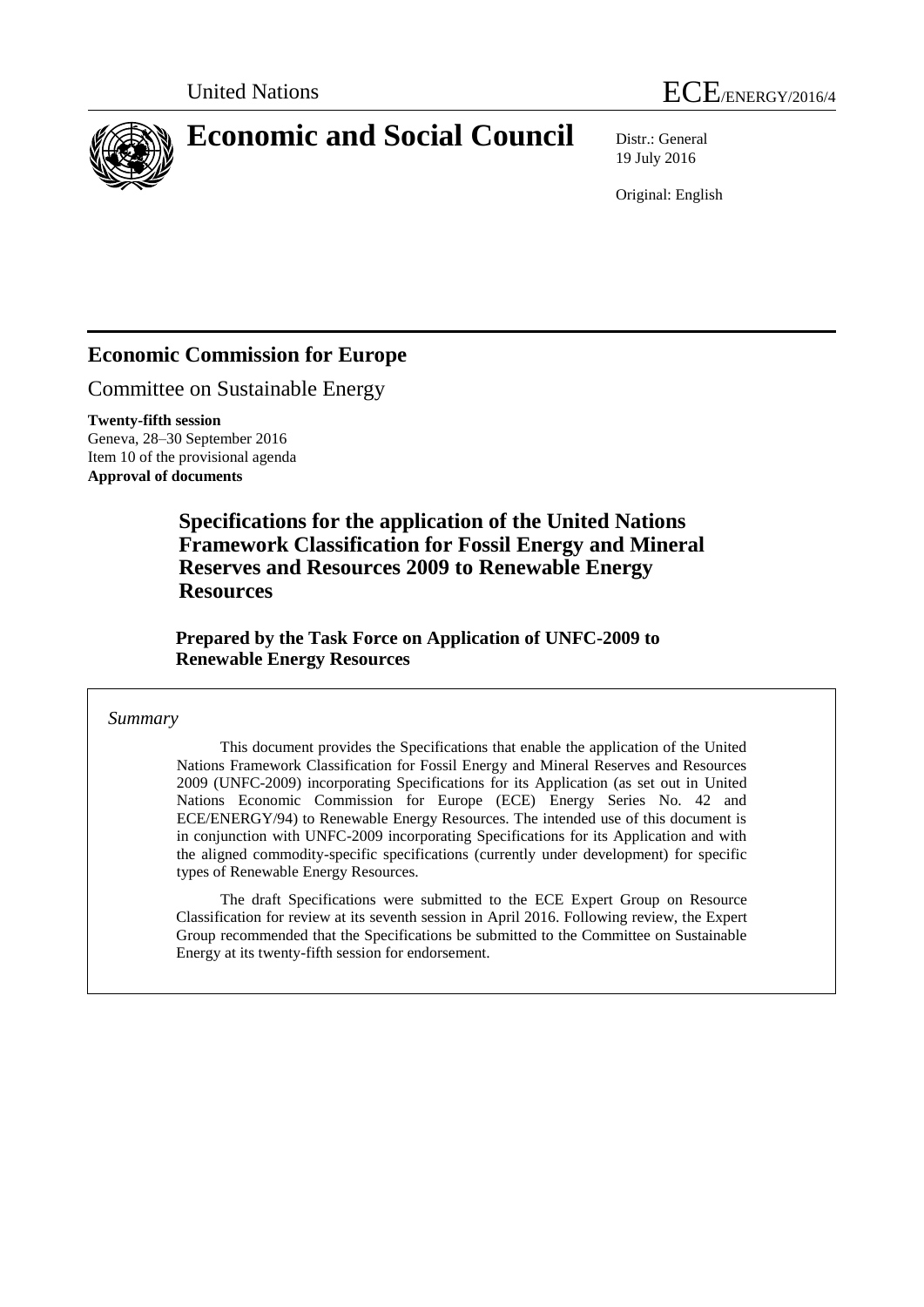# <span id="page-1-0"></span>**Preface**

At its fourth session in April 2013, the Expert Group on Resource Classification of the United Nations Economic Commission for Europe (ECE) recommended that a Task Force on Application of the United Nations Framework Classification for Fossil Energy and Mineral Reserves and Resources 2009 (UNFC-2009) to Renewable Energy Resources be established.

Following its formation in June 2013, the Task Force worked on the development of generic Specifications that would allow application of UNFC-2009 to renewable energy resources. The first draft of the Specifications was presented to the Expert Group at its fifth session in April 2014, following which the document was issued for public comment from 12 June until 12 September 2014. The document was revised following careful consideration of all the comments received and submitted to the sixth session of the Expert Group in April 2015 (ECE/ENERGY/GE.3/2015/3). The Expert Group recommended that the draft generic Specifications be accepted and made available on the ECE website as a draft document. The Expert Group also requested the Task Force to propose any updates to the generic Specifications that may be needed as a result of the development of the commodity-specific specifications. Subsequent revisions were hence made, including as result of feedback from the sub-groups of the Task Force: Geothermal Working Group, Bioenergy Working Group and G axis Sub-group. The revised generic Specifications were submitted to the Expert Group on Resource Classification for review at its seventh session in April 2016 (ECE/ENERGY/GE.3/2016/5). The Expert Group accepted the revised draft generic Specifications for the application of UNFC-2009 to Renewable Energy Resources and recommended they be submitted to the twenty-fifth session of the Committee on Sustainable Energy for endorsement.

The intended use of this document is in conjunction with UNFC-2009 incorporating Specifications for its Application (ECE Energy Series No. 42) and with the aligned commodity-specific specifications (currently under development) for specific types of Renewable Energy Resources.

Growing interest in renewable energy has highlighted a need to harmonize the way in which renewable energy potential is reported. Investors, regulators, governments and consumers need a common comparison framework for both renewable and non-renewable energy resources to assess energy sustainability scenarios at project, company, country, regional or global levels. The application of UNFC-2009 to renewable energy resources could not only improve the view of energy sustainability but also greatly facilitate the economic evaluation of renewable energy projects and the raising of finance.

# <span id="page-1-1"></span>**Acknowledgements**

This document has been prepared by the Task Force on Application of UNFC-2009 to Renewable Energy Resources of the Expert Group on Resource Classification. The Task Force comprises Benoit Charpentier, Raffaella Cristianetti, Frank Denelle (Chair), Norbert Dolle, Charlotte Griffiths, Dhiren Jethwa, James Primrose, Bernard Seiller, Jean-Alain Taupy and Daniel Trotman.

Further acknowledgements go to the Technical Advisory Group of the Expert Group on Resource Classification and to James Ross for their input in addressing technical issues that emerged during the work of the Task Force.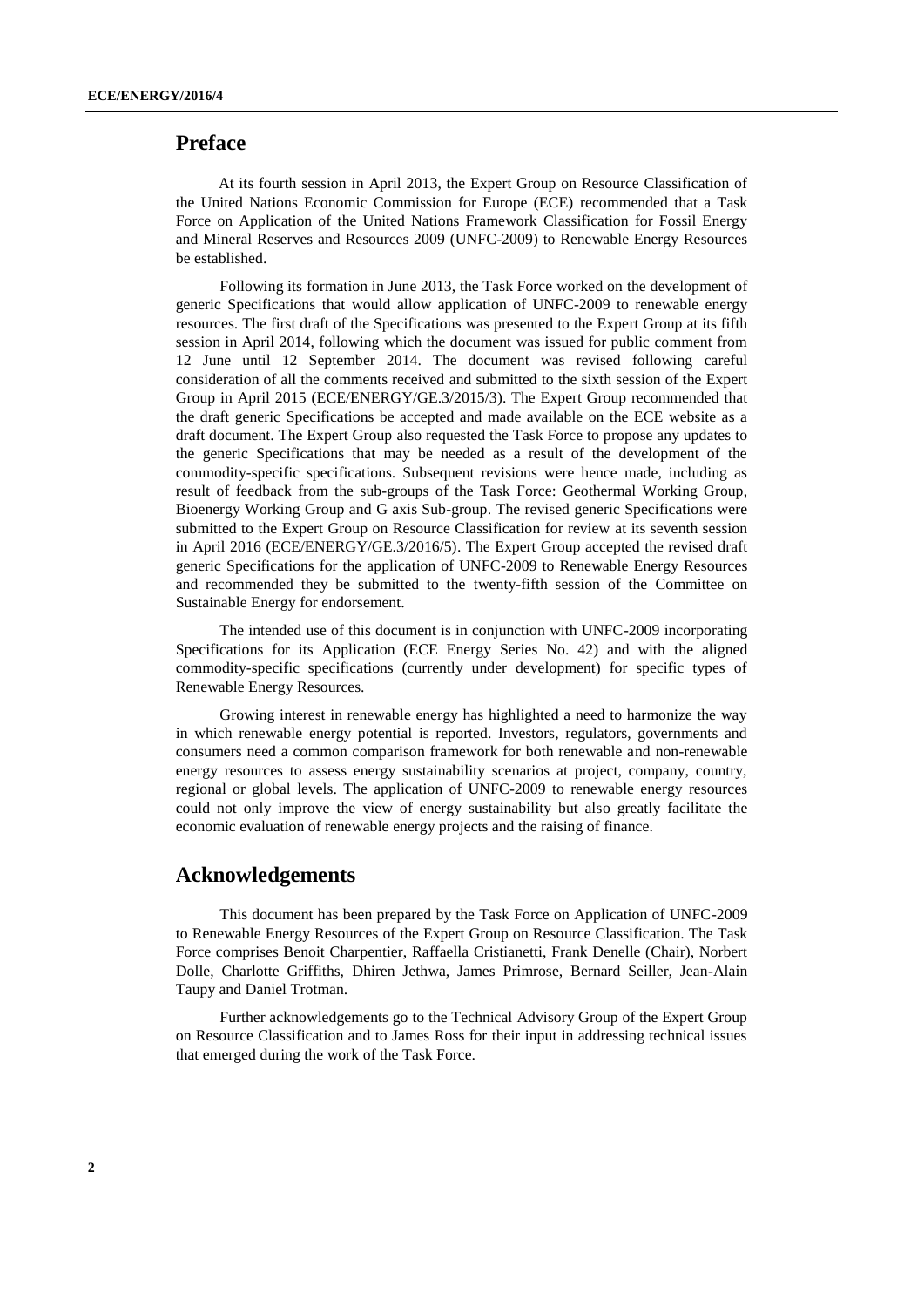# Contents

|    |                 |                                                                                                | Page           |
|----|-----------------|------------------------------------------------------------------------------------------------|----------------|
|    |                 |                                                                                                | $\overline{2}$ |
|    |                 |                                                                                                | 2              |
| Ι. |                 |                                                                                                | $\overline{4}$ |
|    |                 |                                                                                                | 4              |
|    | A.              |                                                                                                | 4              |
|    | Β.              |                                                                                                | 5              |
|    | $\mathcal{C}$ . |                                                                                                | 5              |
|    | D.              |                                                                                                | 6              |
|    | Е.              |                                                                                                | 6              |
|    |                 |                                                                                                | 6              |
|    |                 | IV. Generic specifications for the Application of UNFC-2009 in the context of Renewable Energy | 10             |
|    | A.              |                                                                                                | 11             |
|    | <b>B.</b>       |                                                                                                | 11             |
|    | $\mathcal{C}$ . |                                                                                                | 11             |
|    | D.              |                                                                                                | 12             |
|    | E.              |                                                                                                | 12             |
|    | F.              |                                                                                                | 12             |
|    | G.              |                                                                                                | 13             |
|    | H.              |                                                                                                | 13             |
|    | Ι.              |                                                                                                | 13             |
|    | J.              |                                                                                                | 15             |
|    | Κ.              |                                                                                                | 15             |
|    | L.              |                                                                                                | 15             |
|    | M.              |                                                                                                | 16             |
|    | N.              |                                                                                                | 16             |
|    | O.              |                                                                                                | 16             |
|    | P.              |                                                                                                | 16             |
|    | Q.              |                                                                                                | 17             |
|    | R.              |                                                                                                | 17             |
|    | S.              |                                                                                                | 18             |
|    | T.              |                                                                                                | 18             |
|    | Annex           |                                                                                                | 19             |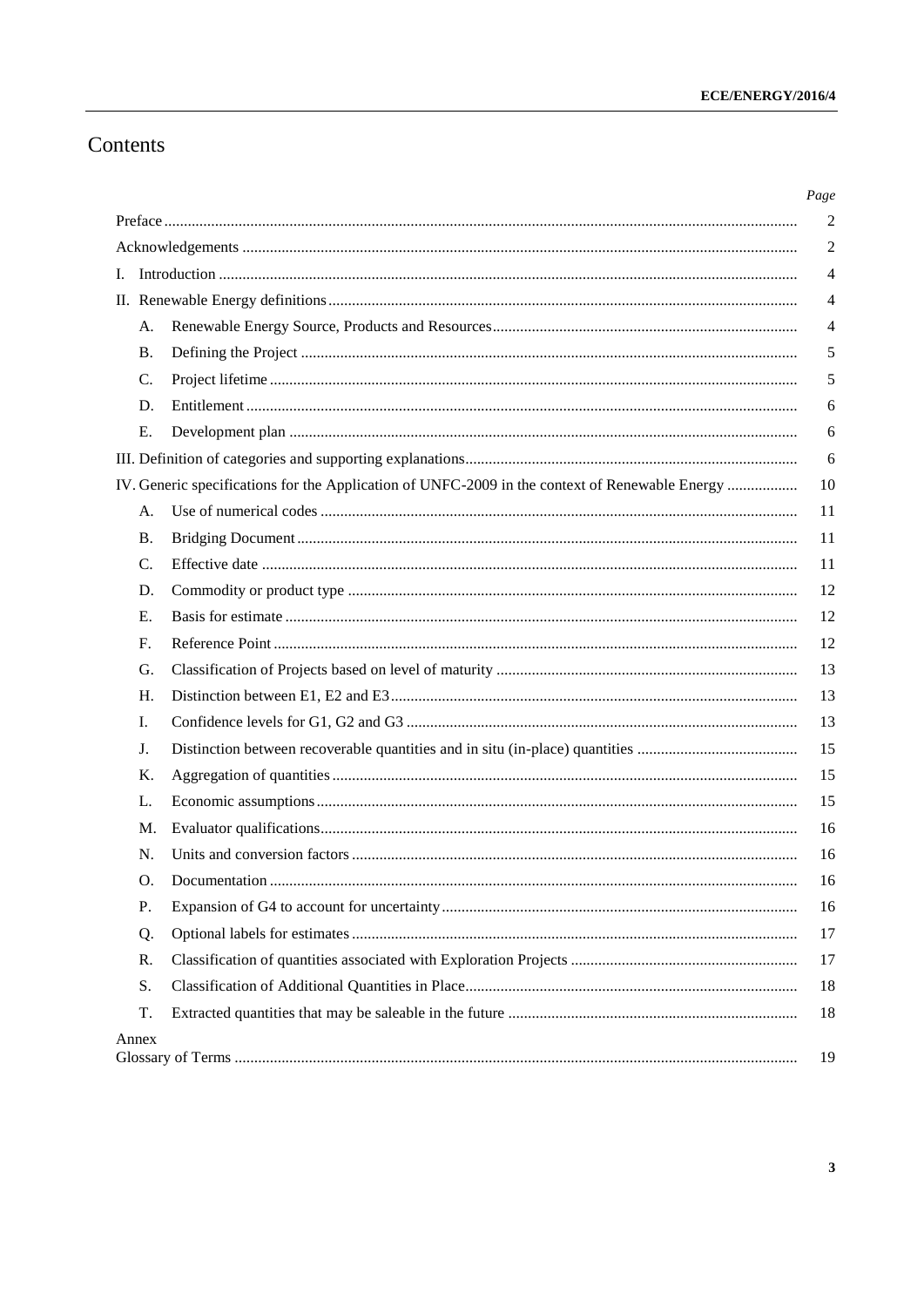# <span id="page-3-0"></span>**I. Introduction**

1. The purpose of this document is to enable the application of the United Nations Framework Classification for Fossil Energy and Mineral Reserves and Resources 2009 (UNFC-2009) incorporating Specifications for its Application (as set out in ECE Energy Series No. 42 and ECE/ENERGY/94) to Renewable Energy Resources. The Specifications are presented in Part IV of this document for reference. Additional context for their application to Renewable Energy Resources is provided where deemed necessary. This document is intended for use in conjunction with UNFC-2009 incorporating Specifications for its Application and with the commodity-specific specifications that are under development for specific types of Renewable Energy Resources.

2. These Specifications represent 'rules of application' of UNFC-2009 for Renewable Energy Resources. The commodity-specific specifications under development represent 'rules of application' of UNFC-2009 to specific types of Renewable Energy Resources via these Specifications. Hence, this document is to be used only in conjunction with the two documents listed above, and not as a stand-alone document.

3. The United Nations Sustainable Energy for All (SE4All) definition of renewable energy is adopted in this document:

*"Renewable energy is energy that is derived from natural processes (e.g. sunlight and wind) that are replenished at a higher rate than they are consumed. Solar, wind, geothermal, hydro<sup>1</sup> , and biomass are common sources of renewable energy."*

4. The SE4All definition uses "replenished at a higher rate than consumed". It is noted that alternative definitions describe renewable energy as being replenished at an equal or higher rate than consumed or that the replenishment rate may vary seasonally or depending on the type of project (i.e., the replenishment rate may vary with the extraction rate). The specifics of the replenishment and sustainability of different types of Renewable Energy Resources are addressed in the commodity-specific specifications.

5. Because renewable energy sources are by definition renewable and replenished, the estimation of the resource quantity is in theory infinite. However, such an estimate does not consider parameters such as economics, siting, project development and the like that delimit and define the amount of useful energy that can be extracted from a renewable energy resource, which is the amount that is relevant for governments, companies, and society at large. This presentational challenge is addressed in UNFC-2009 because the its central concept is the Project. The resources that are classified in UNFC-2009 are the (finite) quantities that are estimated to be extracted during the lifetime of the Project, and are classified according to the status of the Project. The identification and definition of the Project therefore remains the fundamental starting point for the application of UNFC-2009 to Renewable Energy Resources.

# <span id="page-3-1"></span>**II. Renewable Energy definitions**

### <span id="page-3-2"></span>**A. Renewable Energy Source, Products and Resources**

6. **Renewable Energy Source** is the equivalent of the terms "deposit" or "accumulation" used for petroleum and solid mineral resources. Renewable Energy Source is the primary energy (e.g., earth thermal energy, energy from sun, wind, biomass, river

 $<sup>1</sup>$  In this definition the term "hydro" includes energy generated from waves, currents and tides.</sup>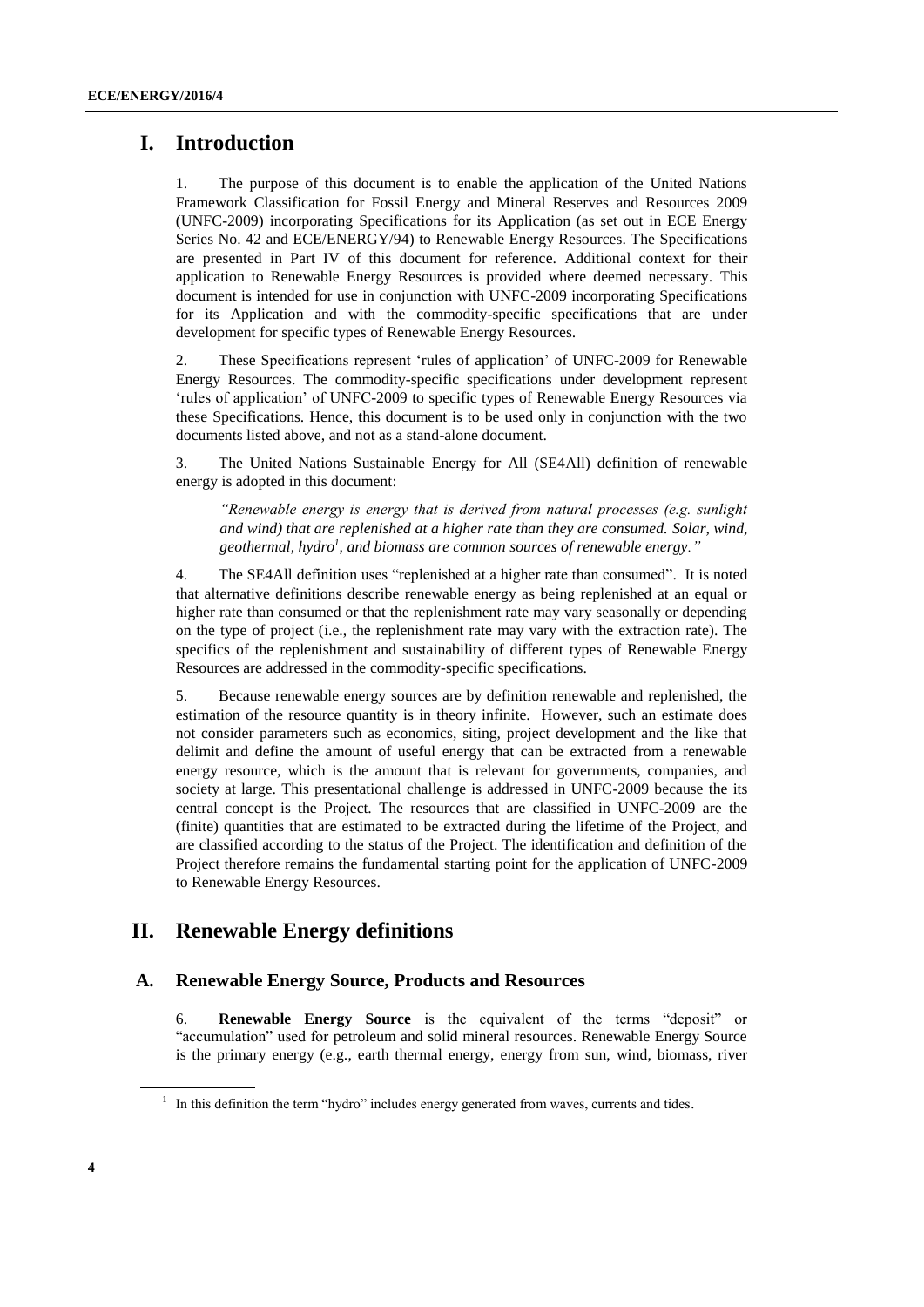flow, tides, waves) available for extraction of (and conversion into) Renewable Energy Products. The main difference with fossil fuels or solid minerals is that, during the lifetime of the project, the Renewable Energy Source is being replenished.

7. A **Renewable Energy Product** is directly linked to (or a direct replacement of) a fungible energy commodity and is saleable<sup>2</sup> in an established market. Examples of energy products are electricity, heat and biofuels. Other products extractable from the Renewable Energy Source in the same extraction process may not qualify as a Renewable Energy Product; nevertheless, they may contribute to the economic viability of the Project.

8. **Renewable Energy Resources** are the cumulative quantities of extractable<sup>3</sup> Renewable Energy Products from the Renewable Energy Source, measured at the Reference Point.

# <span id="page-4-0"></span>**B. Defining the Project**

9. The Renewable Energy Resource classification process consists of identifying a Project, or Projects, associated with a Renewable Energy Source, estimating the quantity of Renewable Energy Products that can be extracted from a Renewable Energy Source, with associated level of confidence, and classifying the Project(s) based on Project status (or maturity) and socio-economic viability.

10. The Project is the link between the Renewable Energy Source and the quantities of Renewable Energy Products and provides the basis for economic evaluation and decisionmaking. There is a clear recognition of risk versus reward for the investor, linked to uncertainties and/or variability in the Renewable Energy Source (including the sustainability of extraction versus replenishment), the efficiency of the extraction and conversion process, Renewable Energy Product prices and market conditions (including policy support mechanisms) and social acceptance. In the early stages of evaluation, the Project might be defined only in conceptual terms, whereas more mature Projects will be defined in significant detail.

11. The cumulative quantity of Renewable Energy Products taken to the Project's economic, contractual or other time limit defines the Renewable Energy Resource quantity.

# <span id="page-4-1"></span>**C. Project lifetime**

12. The forecasted Renewable Energy Resources associated with a Project are constrained by the Economic Limit on Project lifetime.

13. The Economic Limit is defined as the extraction date beyond which the remaining cumulative net operating cash flows from the Project are negative, a point in time that defines the Project's economic life. A significant difference from non-renewable energy Projects is that the economic limit will often not be an appropriate basis for the resource assessment because renewable energy is often replenished at an equal or higher rate than

<sup>&</sup>lt;sup>2</sup> This does not prescribe that the Renewable Energy Product must be sold. For example, own-use quantities (within the defined Project) can be included and classified under UNFC-2009, even though they are not being sold. This is similar to the concept of "Consumed in Operations" (CiO) for fossil energy.

<sup>&</sup>lt;sup>3</sup> The term "extraction" is used in these specifications. This term is equivalent to "production" or "recovery", which are commonly used for petroleum projects. It implies the process of converting a Renewable Energy Source into Renewable Energy Product(s). Where necessary, the meaning of "extraction" in the context of different types of Renewable Energy Resources is clarified in the aligned commodity-specific specifications.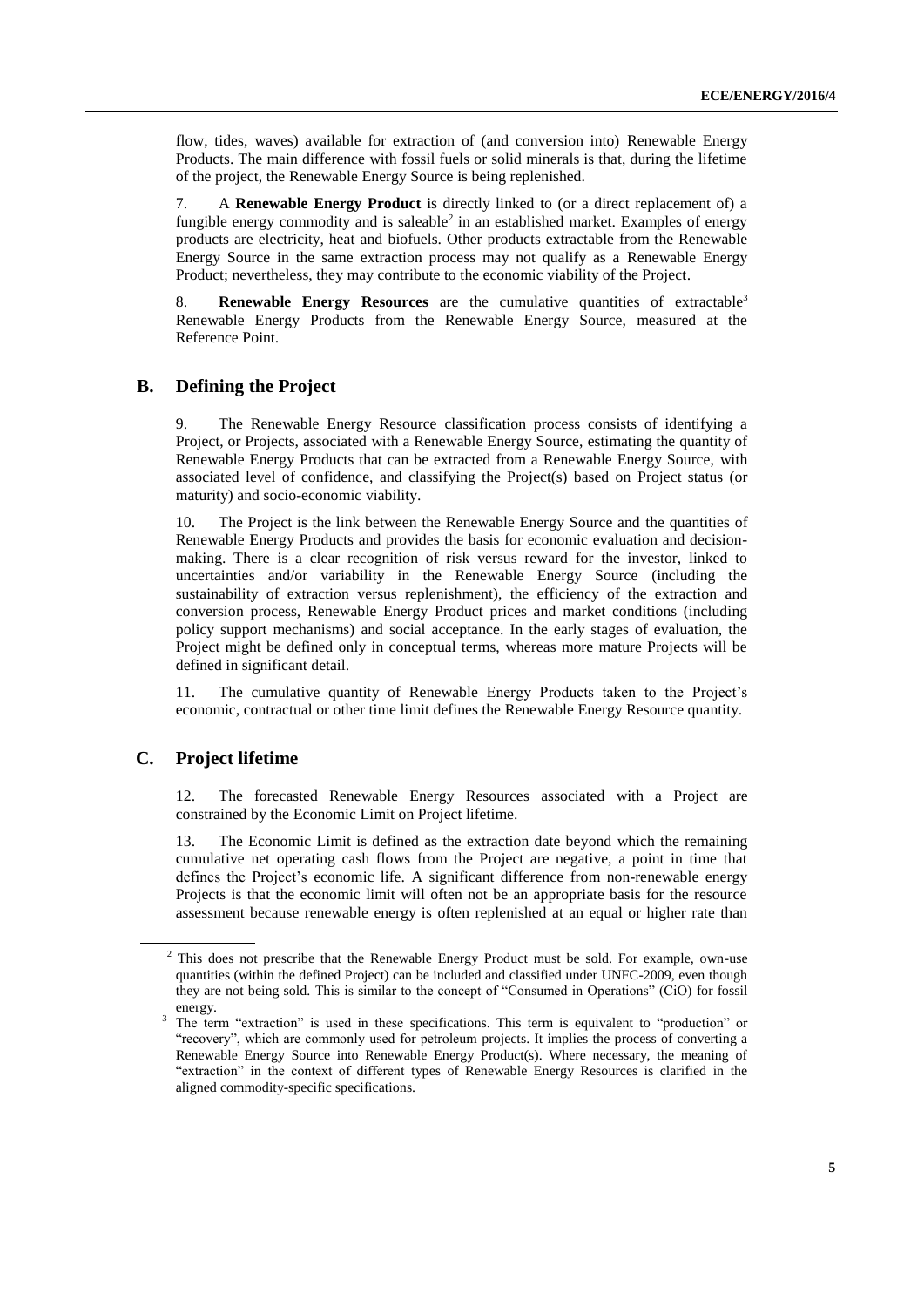consumed<sup>4</sup> and other Project limitations may become relevant before the Economic Limit is reached.

14. Generally, it will be necessary to limit the quantification of Renewable Energy Resources to a defined Project lifetime of a number of years. This Project lifetime can be determined from the design basis of the facilities or key components of those facilities, or based on industry practice or benchmarks for similar Projects. Routine maintenance requirements do not constrain the Project lifetime, but a need for significant capital reinvestment, requiring a new Project investment decision and/or regulatory approval, would have to be captured, from a resource assessment perspective, as a separate Project of lower maturity.

15. The reporting entity's Entitlement (see Section D) to the Renewable Energy Resources may also be limited in time and, if of lesser duration than the design life of the facilities and the economic limit, will be the constraining factor for the entity's resource reporting.

#### <span id="page-5-0"></span>**D. Entitlement**

16. Entitlement defines the quantities of Renewable Energy Resource that accrue to Project participants.

17. A reporting entity's Entitlement to Renewable Energy Resources is governed by applicable contracts. Key elements that provide the basis for the ability of the entity to recognize and report resources are: (i) access to the Renewable Energy Source; (ii) exposure to risks in the extraction process; and (iii) the opportunity for reward through the subsequent sales of the Renewable Energy Product(s).

#### <span id="page-5-1"></span>**E. Development plan**

18. In order to assign Renewable Energy Resources to any class, except for category F4, a development plan needs to be defined consisting of one or more Projects. The level of detail appropriate for such a plan may vary according to the maturity of the Project and may also be specified by regulation.

# <span id="page-5-2"></span>**III. Definition of categories and supporting explanations**

19. The following text (noted in italics) is from the publication UNFC-2009 *incorporating* Specifications for its Application (ECE Energy Series No. 42 and ECE/ENERGY/94):

*"UNFC*‐*2009 is a generic principle*‐*based system in which quantities are classified on the basis of the three fundamental criteria of economic and social viability (E), field Project status and feasibility (F), and geological knowledge (G), using a numerical coding system. Combinations of these criteria create a three*‐*dimensional system. Categories (e.g. E1, E2, E3) and, in some cases, sub*‐*categories (e.g. E1.1) are defined for each of the three criteria as set out and defined in Annexes I and II of the Generic Specifications.*

<sup>4</sup> While the output from a renewable energy Project might decrease over time (e.g. due to reduced efficiency in the extraction and conversion process) it can nonetheless remain cash flow positive for a very long time (e.g. hydroelectric projects).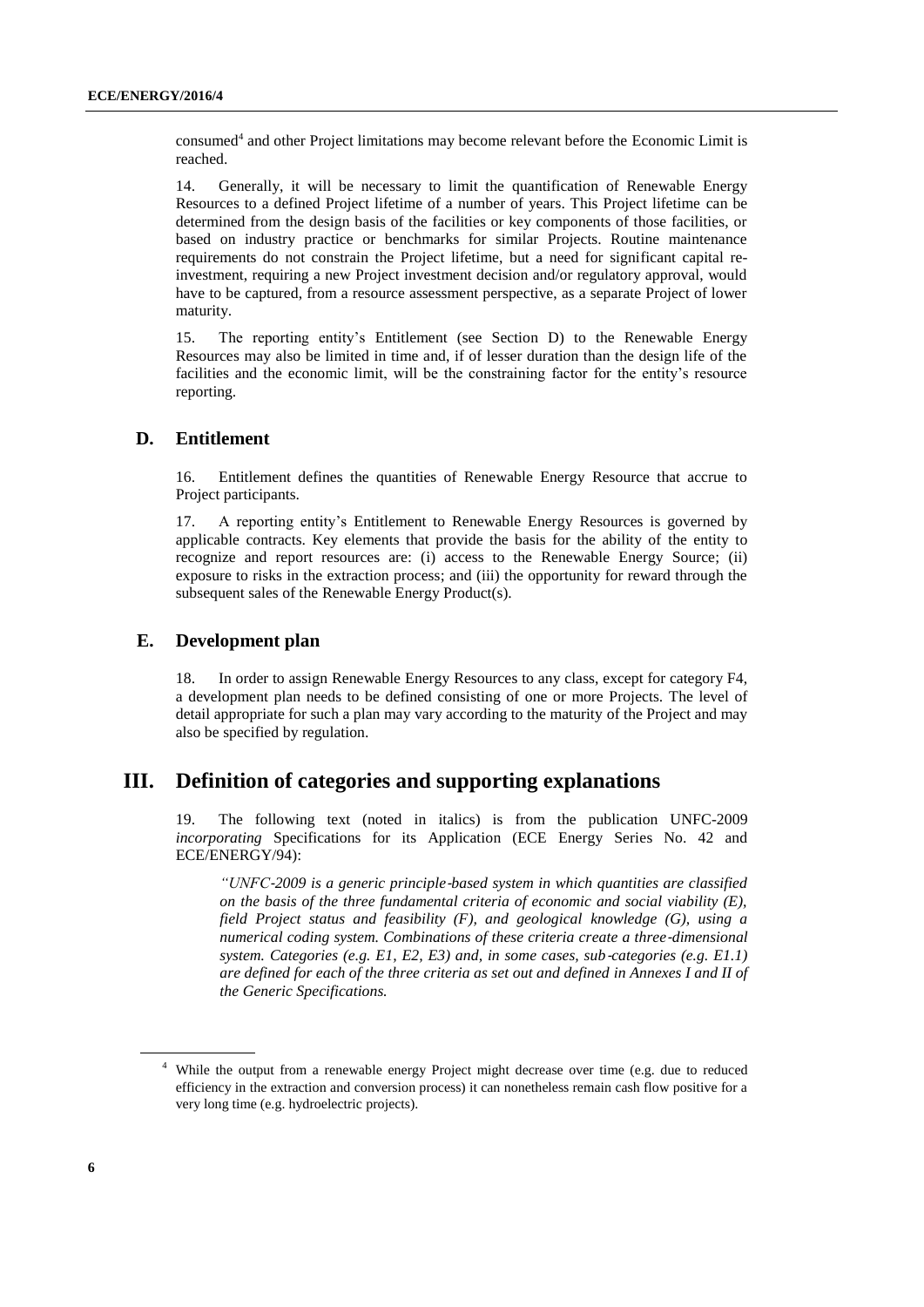*The first set of categories (the E axis) designates the degree of favourability of social and economic conditions in establishing the commercial viability of the Project, including consideration of market prices and relevant legal, regulatory, environmental and contractual conditions. The second set (the F axis) designates the maturity of studies and commitments necessary to implement mining plans or development Projects. These extend from early exploration efforts before a deposit or accumulation has been confirmed to exist through to a Project that is extracting and selling a commodity, and reflect standard value chain management principles. The third set of categories (the G axis) designates the level of confidence in the geological knowledge and potential recoverability of the quantities. The categories and sub*‐*categories are the building blocks of the system, and are combined in the form of "classes"."*

20. In UNFC-2009, the G axis *designates the level of confidence in the geological knowledge and potential recoverability of the quantities*. This definition reflects the fact that, at the time of its publication, UNFC-2009 was designed to be applied to fossil energy and mineral reserves and resources. It is recognized that the reference to "geological knowledge" is not generally applicable to Renewable Energy Resources. Therefore, when applied to Renewable Energy Resources, the G axis should be understood to reflect the "level of confidence in the potential recoverability of the quantities". Thus, the G axis categories are intended to reflect all significant uncertainties impacting the estimated Renewable Energy Resources quantities that are forecast to be extracted by the Project and typically would include (but not be limited to) areas such as meteorology, climatology, topography and other branches of geography, ecology and, for geothermal Projects, geology. Uncertainties include both variability in the Renewable Energy Source and the efficiency of the extraction and conversion methodology (where relevant).

21. There are three established approaches to determining appropriate estimates for G1, G2 and G3, two of which are based on the assessment of a range of uncertainty for quantities associated with a Project, with the other reflecting different levels of confidence. The terms used within these specifications are as follows:

The "incremental" approach, which is based on estimates for discrete portions of the Renewable Energy Source and/or the Project, where each estimate is assigned on the basis of its level of confidence (high, moderate and  $low$ )<sup>5</sup> reflecting available knowledge regarding potential recoverability;

(b) The "scenario" approach, which is based on three discrete scenarios that are designed to reflect the range of uncertainty in the possible outcomes (low, best and high estimates)<sup>6</sup> of the Project extracting energy from the Renewable Energy Source as a whole;

The "probabilistic" approach, where multiple possible scenarios are generated (e.g. by Monte Carlo analysis) from input distributions of parameter uncertainty associated with the Project extracting energy from the Renewable Energy Source as a whole. Three specific outcomes are then selected from the output probability distribution as representative of the range of uncertainty (P90, P50 and P10 values are equated to low, best and high estimates respectively, where P90 means there is 90% probability of exceeding that quantity).

<sup>&</sup>lt;sup>5</sup> In the petroleum sector, for example, incremental reserves with high, moderate and low confidence would be documented as proved, probable and possible reserves respectively and would correspond to E1F1G1, E1F1G2 and E1F1G3 in UNFC-2009.

<sup>&</sup>lt;sup>6</sup> In the petroleum sector, for example, both the scenario and probabilistic approaches would equate low, best and high estimates for reserves with proved (1P), proved plus probable (2P) and proved plus probable plus possible (3P) reserves, which would correspond to E1F1G1, E1F1G1+E1F1G2 and E1F1G1+E1F1G2+E1F1G3 in UNFC-2009.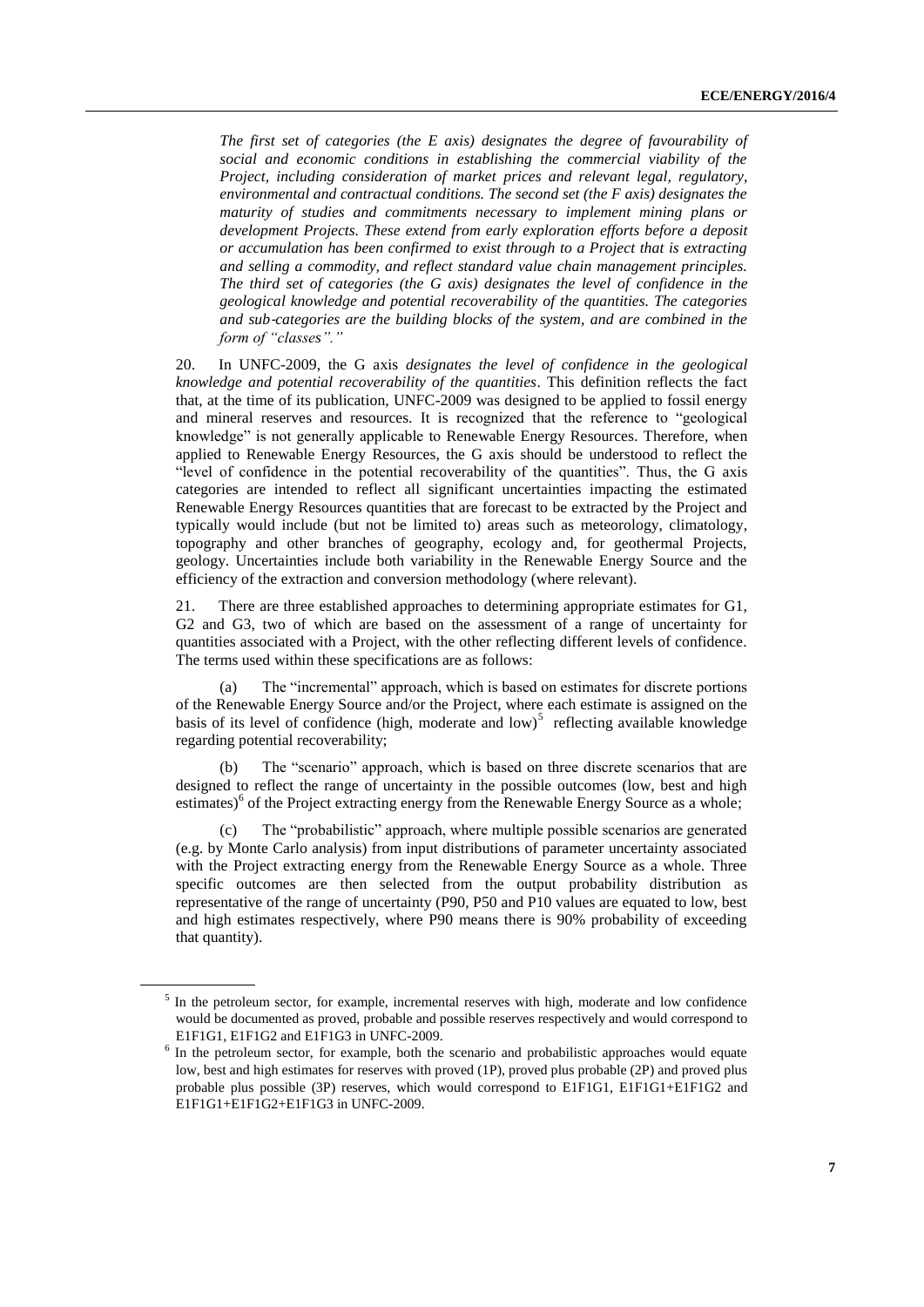22. In order to maintain alignment between different Renewable Energy Resources, as well as with non-renewable fossil energy and mineral reserves and resources, specifications for application of the G axis categories to Renewable Energy Resources are provided in Part IV, Specification I of this document.

23. Additional context is added to Annex I "Definition of Categories and Supporting Explanations" of Part I of UNFC-2009 *incorporating* Specifications for its Application (ECE Energy Series No. 42 and ECE/ENERGY/94) where deemed necessary for the application of UNFC-2009 to Renewable Energy Resources. The original text from UNFC-2009 *incorporating* Specifications for its Application is shown in italics in the Table and the additional context for the application of UNFC-2009 to Renewable Energy Resources is shown in normal font.

Table

| Category | Definition                                                                                                                                                                                | <b>Supporting Explanation</b><br>$(UNFC-2009, Part I, Annex I)$                                                                                                                                                                                                                                                                                                                                                                                                              | Additional<br>Renewable Energy Context                                                                       |
|----------|-------------------------------------------------------------------------------------------------------------------------------------------------------------------------------------------|------------------------------------------------------------------------------------------------------------------------------------------------------------------------------------------------------------------------------------------------------------------------------------------------------------------------------------------------------------------------------------------------------------------------------------------------------------------------------|--------------------------------------------------------------------------------------------------------------|
| E1       | Extraction and sale<br>has been confirmed<br>to be economically<br>$viable^a$                                                                                                             | Extraction and sale is economic on the<br>basis of current market conditions and<br>realistic assumptions of future market<br>conditions. All necessary approvals/<br>contracts have been confirmed or there<br>are reasonable expectations that all such<br>approvals/contracts will be obtained<br>within a reasonable timeframe. Economic<br>viability is not affected by short-term<br>adverse market conditions provided that<br>longer-term forecasts remain positive. | Extraction is the process of<br>converting a Renewable<br>Energy Source into<br>Renewable Energy Product(s). |
| E2       | Extraction and sale<br>is expected to<br>become<br>economically viable<br>in the foreseeable<br>future.                                                                                   | Extraction and sale has not yet been<br>confirmed to be economic but, on the basis<br>of realistic assumptions of future market<br>conditions, there are reasonable prospects<br>for economic extraction and sale in the<br>foreseeable future.                                                                                                                                                                                                                              |                                                                                                              |
| E3       | Extraction and sale<br>is not expected to<br>become<br>economically viable<br>in the foreseeable<br>future or evaluation<br>is at too early a<br>stage to determine<br>economic viability | On the basis of realistic assumptions of<br>future market conditions, it is currently<br>considered that there are not reasonable<br>prospects for economic extraction and sale<br>in the foreseeable future; or, economic<br>viability of extraction cannot yet be<br>determined due to insufficient information<br>(e.g. during the assessment phase). Also<br>included are quantities that are forecast to<br>be converted, but which will not be<br>available for sale.  |                                                                                                              |

**Definition of categories and supporting explanations**

*<sup>a</sup>The phrase "economically viable" encompasses economic (in the narrow sense) plus other relevant "market conditions", and includes consideration of prices, costs, legal/fiscal framework, environmental, social and all other non-technical factors that could directly impact the viability of a development project.*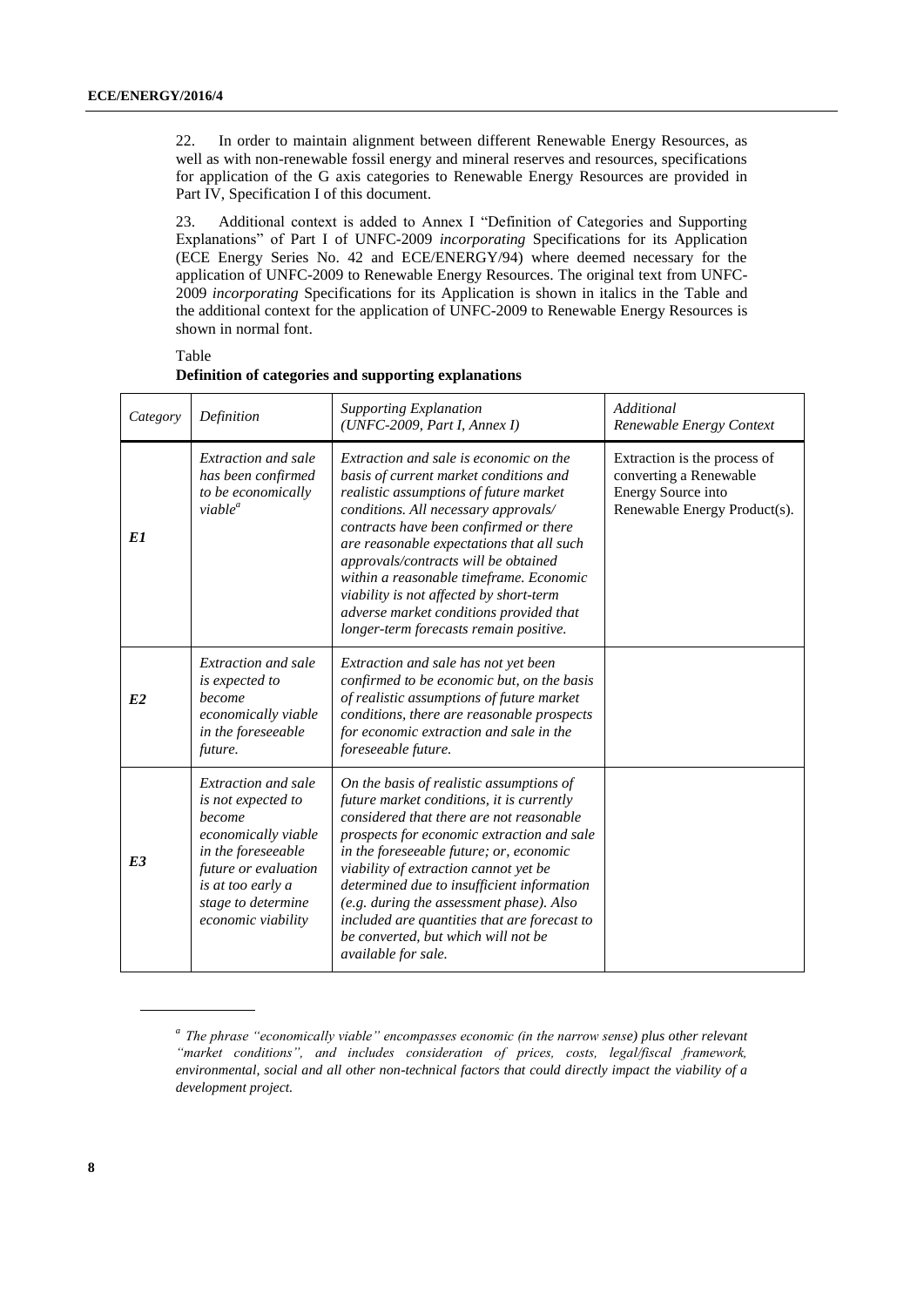| Category       | Definition                                                                                                                                             | <b>Supporting Explanation</b><br>$(UNFC-2009, Part I, Annex I)$                                                                                                                                                                                                                                                                                                                    | Additional<br>Renewable Energy Context                                                                                                                                                                                                             |
|----------------|--------------------------------------------------------------------------------------------------------------------------------------------------------|------------------------------------------------------------------------------------------------------------------------------------------------------------------------------------------------------------------------------------------------------------------------------------------------------------------------------------------------------------------------------------|----------------------------------------------------------------------------------------------------------------------------------------------------------------------------------------------------------------------------------------------------|
| F <sub>1</sub> | Feasibility of<br>extraction by a<br>defined development<br>project or mining<br>operation has been<br>confirmed.                                      | Extraction is currently taking place; or,<br>implementation of the development project<br>is underway; or, sufficiently detailed<br>studies have been completed to<br>demonstrate the feasibility of extraction by<br>implementing a development project or<br>mining operation.                                                                                                   | The term development project<br>is the renewable energy<br>Project as described in Part II.                                                                                                                                                        |
| F <sub>2</sub> | Feasibility of<br>extraction by a<br>defined development<br>project or mining<br>operation is subject<br>to further<br>evaluation.                     | Preliminary studies demonstrate the<br>existence of a project in such form, quality<br>and quantity that the feasibility of<br>extraction by a defined (at least in broad<br>terms) development Project or mining<br>operation can be evaluated. Further data<br>acquisition and/or studies may be required<br>to confirm the feasibility of extraction.                           |                                                                                                                                                                                                                                                    |
| F <sub>3</sub> | Feasibility of<br>extraction by a<br>defined development<br>project or mining<br>operation cannot be<br>evaluated due to<br>limited technical<br>data. | Very preliminary studies (e.g. during the<br>assessment phase), which may be based on<br>a defined (at least in conceptual terms)<br>development project or mining operation,<br>indicate the need for further data<br>acquisition in order to confirm the<br>existence of a project in such form, quality<br>and quantity that the feasibility of<br>production can be evaluated. |                                                                                                                                                                                                                                                    |
| F <sub>4</sub> | No development<br>project or mining<br>operation has been<br>identified.                                                                               | In situ (in-place) quantities that will not be<br>produced by any currently development<br>project or mining operation.                                                                                                                                                                                                                                                            | Category F4 can be used to<br>classify the currently non-<br>extractable quantities at the<br>geographical location of the<br>defined Project due to, for<br>example, site/area constraints,<br>technology limitations and/or<br>other constraints |
| G1             | <i>Quantities</i><br>associated with a<br>known deposit that<br>can be estimated<br>with a high level of<br>confidence.                                | For in situ (in-place) quantities, and for<br>recoverable estimates of fossil energy and<br>mineral resources that are extracted as<br>solids, quantities are typically categorized<br>discretely, where each discrete estimate<br>reflects the level of geological knowledge<br>and confidence associated with a specific                                                         | The G axis reflects the level<br>of confidence in the potential<br>recoverability of the<br>quantities. Thus, the G axis<br>categories are intended to<br>reflect all significant<br>uncertainties impacting the                                   |
| G2             | Quantities<br>associated with a<br>known deposit that<br>can be estimated<br>with a moderate<br>level of confidence.                                   | part of the deposit. The estimates are<br>categorized as G1, G2 and/or G3 as<br><i>appropriate.</i><br>For recoverable estimates of fossil energy<br>and mineral resources that are extracted<br>as fluids, their mobile nature generally<br>precludes assigning recoverable quantities                                                                                            | estimated Renewable Energy<br>Resources quantities that are<br>forecast to be extracted by the<br>Project and typically would<br>include (but not be limited to)<br>areas such as meteorology,<br>climatology, topography and                      |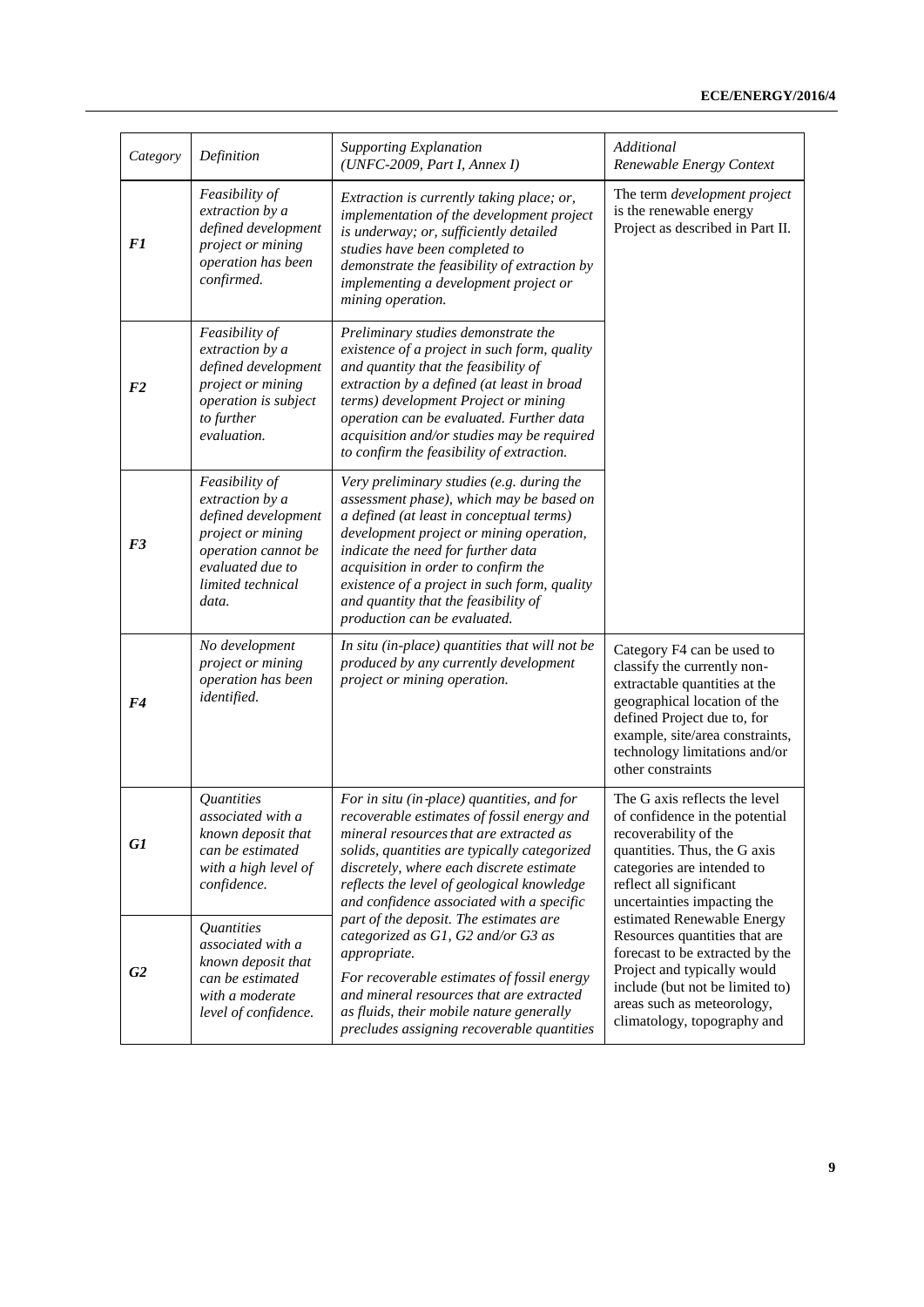#### **ECE/ENERGY/2016/4**

| Category       | Definition                                                                                                                    | <b>Supporting Explanation</b><br>$(UNFC-2009, Part I, Annex I)$                                                                                                                                                                                                                                                                                                                                                                                                                                                                                                                                                                                                                                                       | Additional<br>Renewable Energy Context                                                                                                                                                                                                                                                                                     |
|----------------|-------------------------------------------------------------------------------------------------------------------------------|-----------------------------------------------------------------------------------------------------------------------------------------------------------------------------------------------------------------------------------------------------------------------------------------------------------------------------------------------------------------------------------------------------------------------------------------------------------------------------------------------------------------------------------------------------------------------------------------------------------------------------------------------------------------------------------------------------------------------|----------------------------------------------------------------------------------------------------------------------------------------------------------------------------------------------------------------------------------------------------------------------------------------------------------------------------|
|                | <i><b>Quantities</b></i><br>associated with a<br>known deposit that<br>can be estimated<br>with a low level of<br>confidence. | to discrete parts of an accumulation.<br>Recoverable quantities should be<br>evaluated on the basis of the impact of the<br>development scheme on the accumulation<br>as a whole and are usually categorised on<br>the basis of three scenarios or outcomes<br>that are equivalent to $GI$ , $GI+G2$ and<br>$G1 + G2 + G3$ .                                                                                                                                                                                                                                                                                                                                                                                          | other branches of geography,<br>ecology and, for geothermal<br>Projects, geology.<br>Uncertainties include both<br>variability in the Renewable<br>Energy Source and the<br>efficiency of the extraction<br>and conversion methodology<br>(where relevant).                                                                |
| G <sub>3</sub> |                                                                                                                               |                                                                                                                                                                                                                                                                                                                                                                                                                                                                                                                                                                                                                                                                                                                       | Typically, the various<br>uncertainties will combine to<br>provide a full range of<br>possible outcomes,<br>comparable to the extraction<br>of fluids in the petroleum<br>sector. In such cases,<br>categorization should reflect<br>three scenarios or outcomes<br>that are equivalent to G1,<br>$G1+G2$ and $G1+G2+G3$ . |
| G4             | <b>Estimated quantities</b><br>associated with a<br>potential deposit,<br>based primarily on<br>indirect evidence.            | Quantities that are estimated during the<br>initial assessment phase are subject to a<br>substantial range of uncertainty as well as<br>a major risk that no development project<br>or mining operation may subsequently be<br>implemented to extract the estimated<br>quantities. Where a single estimate is<br>provided, it should be the expected<br>outcome but, where possible, a full range<br>of uncertainty in the size of the potential<br>deposit should be documented (e.g. in the<br>form of a probability distribution). In<br>addition, it is recommended that the<br>chance (probability) that the potential<br>deposit will become a deposit of any<br>commercial significance is also<br>documented. | Category G4 is equally<br>applicable to renewable<br>energy, for "Estimated<br>quantities associated with a<br>potential Renewable Energy<br>Source, based primarily on<br>indirect evidence" (e.g.<br>mapping studies).                                                                                                   |

# <span id="page-9-0"></span>**IV. Generic specifications for the Application of UNFC-2009 in the context of Renewable Energy**

24. This section presents the Generic Specifications for the Application of UNFC-2009 as contained in Part II of UNFC-2009 *incorporating* Specifications for its Application (ECE Energy Series No. 42 and ECE/ENERGY/94) with additional guidance and clarification provided with respect to application in the context of renewable energy, where required. The original text from UNFC-2009 *incorporating* Specifications for its Application is noted in italics and additional guidance with respect to application in the context of renewable energy is noted in normal font: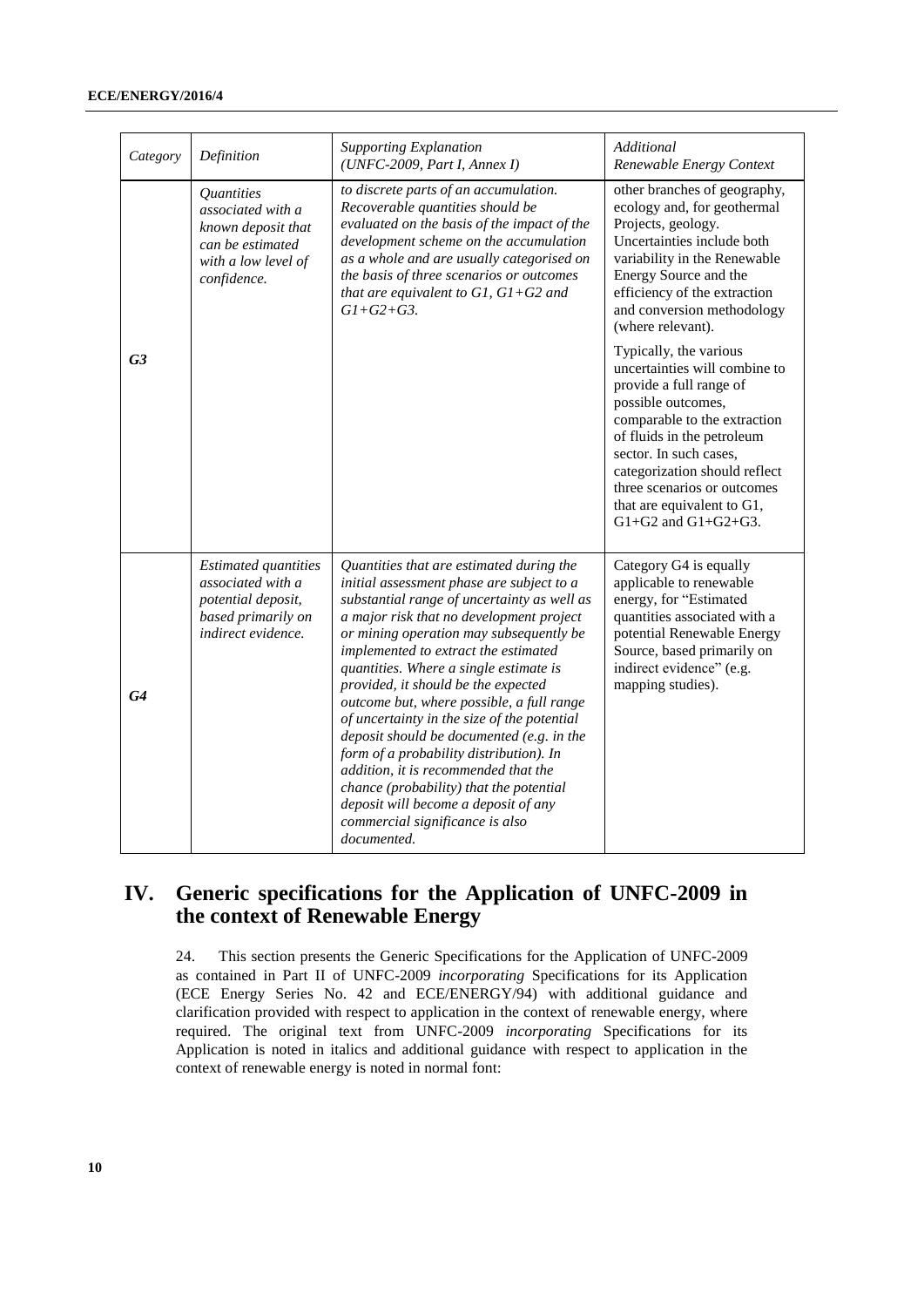"*In these generic specifications, the following words have specific meanings:*

- *"Shall" is used where a provision is mandatory;*
- *"Should" is used where a provision is preferred; and,*
- *"May" is used where alternatives are equally acceptable.*

*Where a generic specification is defined below, this sets a minimum standard for reporting under UNFC-2009. However, where a specification for the same issue exists in the Aligned System, and it fully meets the requirements of the generic specification defined below, that specification may be adopted."*

#### <span id="page-10-0"></span>**A. Use of numerical codes**

25. *While the defined Classes and Sub-classes shown in Figures 2 and 3 of UNFC-2009 may be used as supplementary terminology, the relevant Numerical Code(s) shall always be reported in conjunction with the estimated quantity. For example, these may be documented in the form 111, 111+112, or 1.1;1.2;1, as appropriate.*

26. *Note that some Sub-categories are defined below that are in addition to those provided in Annex II of UNFC-2009. These optional Sub-categories have been identified as potentially useful in certain situations and have been defined herein in order to ensure consistency in their application. Nothing in this document shall preclude the possible use of additional Subclasses in the future that may be deemed to be useful in particular cases, especially where such Sub-classes facilitate the linkage to other systems and which may be defined in Bridging Documents.*

# <span id="page-10-1"></span>**B. Bridging Document**

27. *Application of UNFC-2009 requires reference to a Bridging Document for the relevant commodity-specific specifications. The Bridging Document that was used as the basis for the evaluation shall be disclosed in conjunction with the reported quantities.*

Renewable energy – additional guidance:

The application of UNFC-2009 to Renewable Energy Resources will be supported by a set of commodity-specific specifications for bioenergy, geothermal, hydro, solar and wind energies.

# <span id="page-10-2"></span>**C. Effective date**

28. *Reported quantities are estimates of remaining quantities as at the Effective Date of the evaluation. The Effective Date shall be clearly stated in conjunction with the reported quantities. The evaluation should take into account all data and information available to the evaluator prior to the Effective Date. If information becomes available subsequent to the Effective Date, but prior to reporting, that could have significantly changed the estimated quantities as at the Effective Date, the likely effect of this information shall be disclosed.*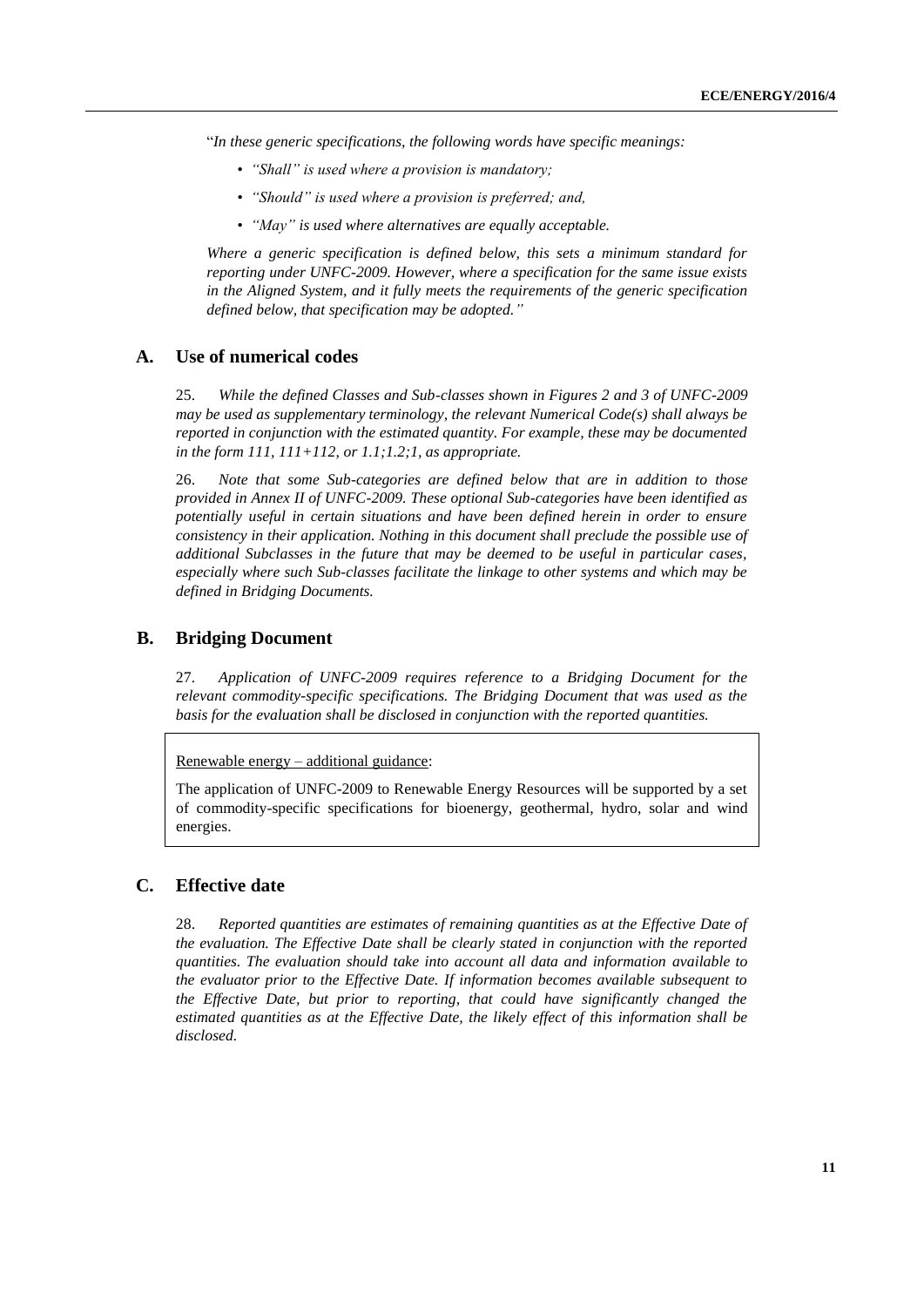# <span id="page-11-0"></span>**D. Commodity or product type**

29. *Estimated quantities should be reported separately for each commodity or significant product type that will be sold, used, transferred or disposed of separately. Where estimates for different commodities or product types have been aggregated for reporting purposes, and separate estimates are not provided, the aggregated estimates should be accompanied by a statement clarifying which commodities or product types have been aggregated and the conversion factor(s) used to render them equivalent for the purposes of aggregation<sup>7</sup> .*

Renewable energy – additional guidance:

For renewable energy Projects producing multiple saleable products, the non-energy commodity output shall be excluded from the Renewable Energy Resource quantity. For example, the sugar produced from a sugarcane ethanol mill and the inorganic materials, such as silica, lithium, manganese, zinc and sulphur, that can be extracted from geothermal fluids represent a value to the project (and the revenue generated by their sale may be included in the economic evaluation of the Project), but would not be classified as Renewable Energy Resources. On the other hand, own-use quantities of Renewable Energy Products extracted via the defined Project shall be included in the estimate of quantities of Renewable Energy Resources associated to that Project (see also guidance relating to the use of sub-category E3.1, quantities that may be forecast to be extracted, but will not be available for sale in Specification T "Extracted Quantities that may be Saleable in the Future").

#### <span id="page-11-1"></span>**E. Basis for estimate**

30. *Reported quantities may be those quantities attributable to the mine/development Project as a whole, or may reflect the proportion of those quantities that is attributable to the reporting entity's economic interest in the mining operation or development Project<sup>8</sup> . The reporting basis shall be clearly stated in conjunction with the reported quantities. Government royalty obligations are often treated as a tax to be paid in cash and are therefore generally classified as a cost of operations. In such cases, the reported quantities may include the proportion attributable to the royalty obligation. Where the reported quantities exclude the proportion attributable to the royalty obligation, this shall be disclosed.*

#### <span id="page-11-2"></span>**F. Reference Point**

31. *The Reference Point is a defined location within an extraction and processing operation at which the reported quantities are measured or estimated. The Reference Point* 

*<sup>7</sup> For example, crude oil volumes may be reported inclusive of condensate and natural gas liquids, in which case this fact shall be disclosed. Further, if gas volumes are converted to "oil equivalent" volumes and aggregated with crude oil estimates, this shall be disclosed. In addition, where resource estimates (e.g. oil, gas, coal and uranium) are converted into a measure of energy equivalency, the relevant conversion factors shall be disclosed.*

*<sup>8</sup> The proportion of gross quantities attributable to a company will depend on the specific contractual arrangements governing development and extraction operations, and may be defined by regulation. For corporate reporting, the general principles used to determine net quantities shall be documented.*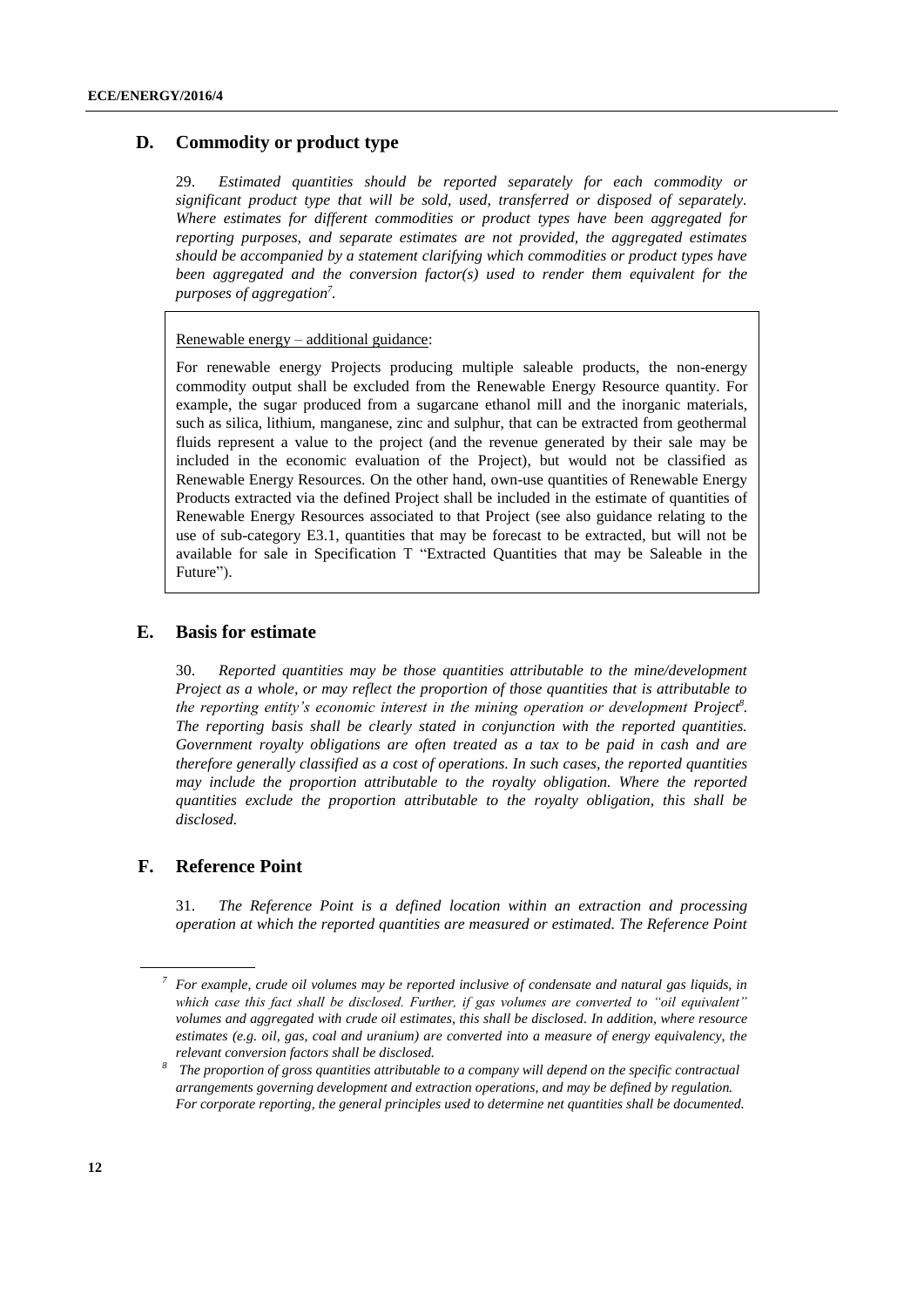*may be the commodity sales point from the extraction and processing operation or it may be an intermediate stage, such as pre-processing (if required), in which case the reported quantities would not take into account processing losses. The Reference Point shall be disclosed in conjunction with the reported quantities. Where the Reference Point is not the point of sale to third parties (or where custody is transferred to the entity's downstream operations), and such quantities are classified as E1, the information necessary to derive estimated sales quantities shall also be provided.*

Renewable energy – additional guidance:

In the case of renewable energy, the default for the Reference Point shall be the location in the extraction and conversion process at which the reported quantities of Renewable Energy Products are measured or estimated. Any deviation from this location shall be clearly justified. In all cases, the additional obligations for disclosure contained in the Specifications for the Application of UNFC-2009 as in Part II of UNFC-2009 *incorporating* Specifications for its Application (ECE Energy Series No. 42 and ECE/ENERGY/94) shall still apply.

# <span id="page-12-0"></span>**G. Classification of Projects based on level of maturity**

32. *Where it is considered appropriate or helpful to sub-classify Projects to reflect different levels of Project maturity, based on the current status of the Project, the optional Sub-classes shown in Figure 3 of UNFC-2009 may be adopted for reporting purposes. Additional guidance on the distinction between the Sub-classes of UNFC-2009 is provided in Annex V of Part II of UNFC-2009 incorporating Specifications for its Application, ECE Energy Series No. 42 (ECE/ENERGY/94).*

# <span id="page-12-1"></span>**H. Distinction between E1, E2 and E3**

33. *The distinction between quantities that are classified on the Economic axis as E1, E2 or E3 is based on the phrase "reasonable prospects for economic extraction and sale in the foreseeable future". The definition of "foreseeable future" can vary depending on the commodity and hence more detailed specifications can be found in relevant commodityspecific systems that have been aligned with UNFC-2009.*

34. *The Economic axis Categories encompass all non-technical issues that could directly impact the viability of a Project, including commodity prices, operating costs, legal/fiscal framework, environmental regulations and known environmental or social impediments or barriers. Any one of these issues could prevent a new Project from proceeding (and hence quantities would be classified as E2 or E3, as appropriate), or it could lead to the suspension or termination of extractive activities in an existing operation. Where extractive activities are suspended, but there are "reasonable prospects for economic extraction and sale in the foreseeable future", remaining technically recoverable quantities shall be reclassified from E1 to E2. Where "reasonable prospects for economic extraction and sale in the foreseeable future" cannot be demonstrated, remaining quantities shall be reclassified from E1 to E3.*

# <span id="page-12-2"></span>**I. Confidence levels for G1, G2 and G3**

35. *The level of confidence for quantities that are classified on the Geological axis as G1, G2 and G3 is defined as "high", "medium" and "low", respectively. These are not*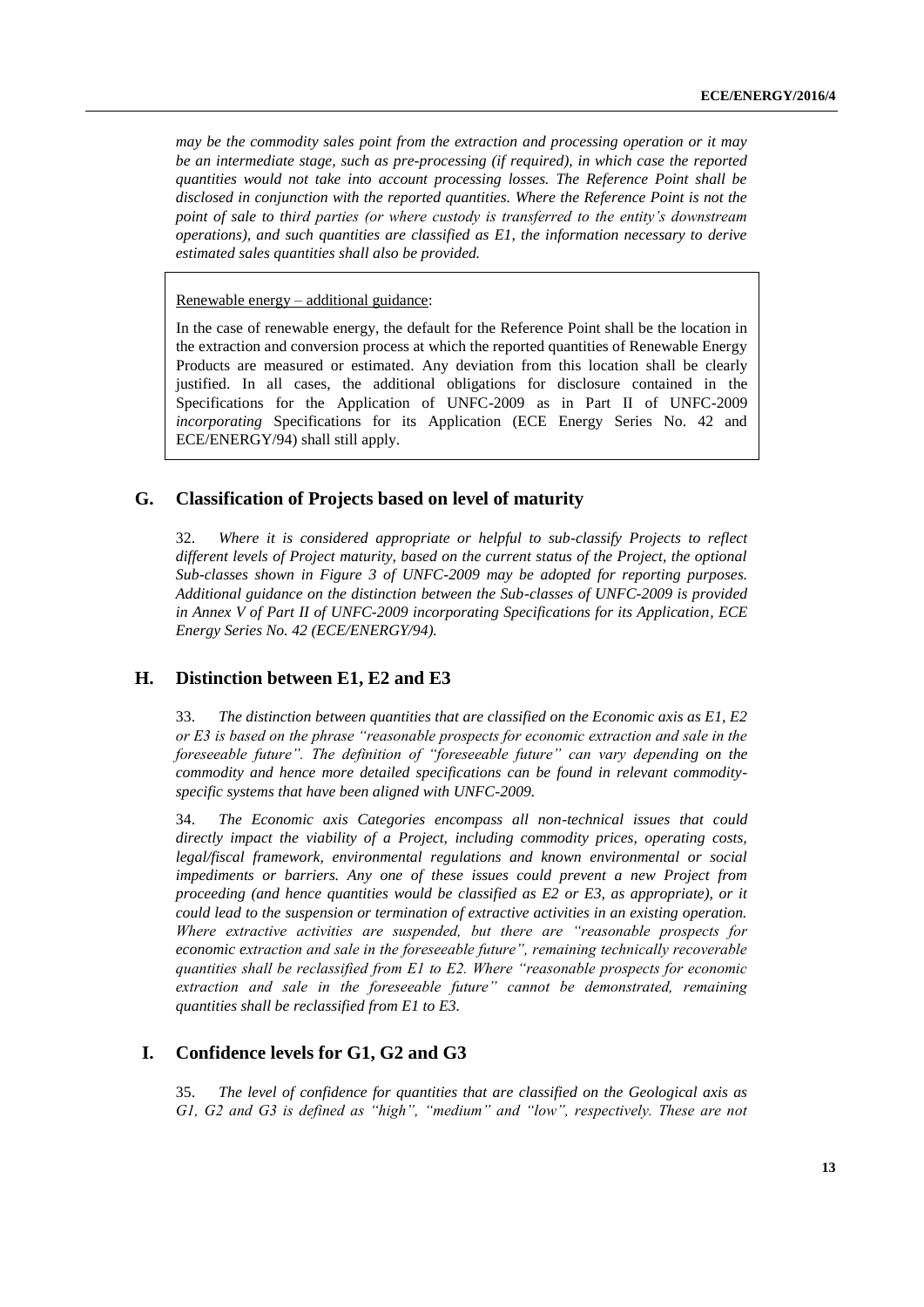*specified more precisely at a generic level because there are fundamental differences between the approaches that are appropriate for commodities extracted as solids and those extracted as fluids, as discussed in the Supporting Explanation to the definitions of these Categories in UNFC-2009. More detailed specifications can therefore be found in relevant commodity specific systems that have been aligned with UNFC-2009.*

Renewable energy – additional guidance:

It is recognized that the reference to "geological knowledge" is not generally applicable to Renewable Energy Resources. Therefore, when applied to Renewable Energy Resources, the G axis should be understood to reflect the "level of confidence in the potential recoverability of the quantities". Thus, the G axis categories are intended to reflect all significant uncertainties impacting the estimated Renewable Energy Resources quantities that are forecast to be extracted by the Project and typically would include (but not be limited to) areas such as meteorology, climatology, topography and other branches of geography, ecology and, for geothermal Projects, geology. Uncertainties include both variability in the Renewable Energy Source and the efficiency of the extraction and conversion methodology (where relevant).

The level of confidence for quantities that are classified on the G axis as G1, G2 and G3 is defined as "high", "moderate" and "low", respectively.

In order to maintain alignment between different Renewable Energy Resources, as well as with non-renewable fossil energy and mineral reserves and resources, specifications for application of the G-axis categories to Renewable Energy Resources are provided below.

Where the "probabilistic" approach is used, the cumulative probability levels associated with G1,  $G1+G2$  and  $G1+G2+G3$  shall be 90%, 50% and 10% respectively, where each probability level reflects the probability of exceeding the estimated Renewable Energy Resource quantities for that level.

Where the "scenario" approach is used, the low, best and high estimates shall reflect the same principles, and approximately the same probabilities, as would be associated with estimates derived from a probability analysis as described above for the "probabilistic" approach.

Where the "incremental" approach is used for non-renewables, there are no generallyaccepted numerical levels of confidence. However, where all three approaches are permitted, the same logic that is applied for the "scenario" approach is also adopted for the "incremental" approach. Thus, for G1, the high confidence estimate shall be equivalent to the low case scenario. The aggregate of the high and moderate confidence estimates (G1+G2) shall be equivalent to the best estimate scenario, and the aggregate of the high, moderate and low confidence estimates  $(G1+G2+G3)$  shall be equivalent to the high case scenario.

Where the "scenario" or "probabilistic" approaches are used, the low (or P90) estimate is classified as  $G1$ , the best (or P50) estimate is classified as  $G1+G2$  and the high (or P10) estimate is classified as G1+G2+G3. In principle, regardless of the analytical procedure used, resource estimates may be prepared using the "incremental", "scenario" or "probabilistic" approach. However, for some Renewable Energy Resources, it is likely that the three approaches will not all be applicable and further guidance is contained in the commodity-specific specifications.

In all cases, due consideration must be given to possible dependencies between input parameters. Further, whichever approach is used, all three categories (G1, G2 and G3) should be reported to provide an indication of the range of uncertainty in the estimate.

The above specifications and considerations for confidence levels for G1, G2 and G3 shall also apply to G4.1, G4.2 and G4.3 respectively.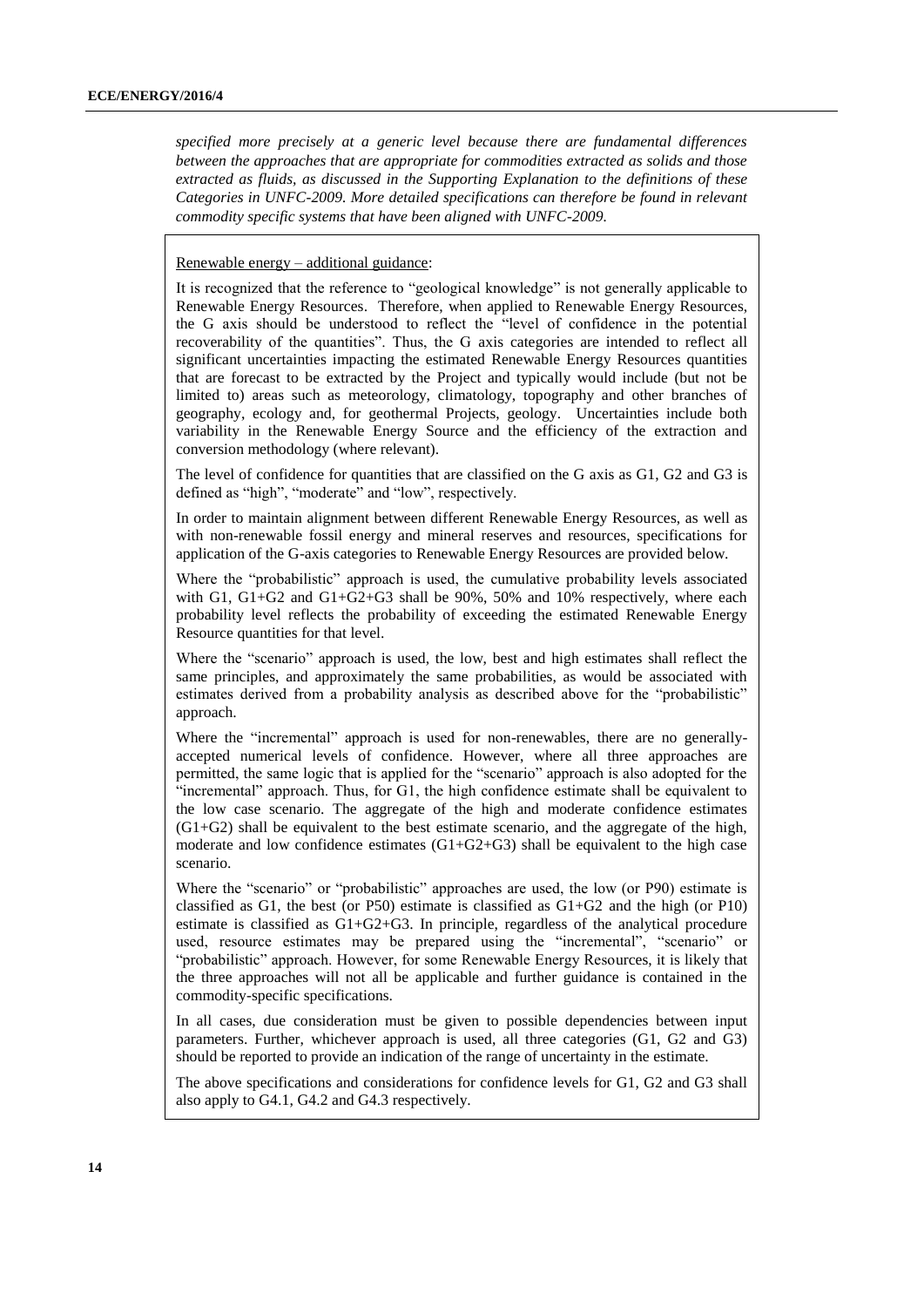# <span id="page-14-0"></span>**J. Distinction between recoverable quantities and in situ (in-place) quantities**

36. *Other than quantities that are classified on the Feasibility axis as F4, all reported quantities shall be limited to those quantities that are potentially recoverable on the basis of existing technology or technology currently under development, and are associated with actual or possible future exploration/development Projects or mining operations. For solid minerals Projects where the ultimate extraction methodology has yet to be confirmed (E2F2), in situ quantities may be reported, provided that there are "reasonable prospects for economic extraction and sale" of all such quantities in the foreseeable future. If in situ quantities are reported and it is expected that the extraction methodology will lead to significant losses and/or grade dilution, this shall be disclosed, e.g. in a footnote. In the absence of any consideration of potential economic recoverability, all reported quantities shall be classified as F4. For commodities extracted as fluids, the recovery factor is usually a major uncertainty and hence this should always be taken into account for such Projects (F2 and F3) and shall be accommodated using the G axis Categories<sup>9</sup> .*

#### Renewable energy – additional guidance:

Category F4, i.e. in situ (in place) quantities, can be used to classify currently nonextractable quantities at the geographical location of the defined Project (e.g. the area of the land lease) due to, for example, site/area constraints, technology limitations and/or other constraints. Examples are water over the spillways for hydroelectric projects, or only partial availability of the leased land for a solar project due to heavy vegetation, or national parks/restricted areas within the lease/ concession area of a geothermal project. Or when the planned extraction and conversion technology has not been demonstrated to be technically viable in analogous Renewable Energy Sources.

# <span id="page-14-1"></span>**K. Aggregation of quantities**

37. *Estimated quantities associated with mining operations or development Projects that are classified in different Categories on the Economic or Feasibility axis shall not be aggregated with each other without proper justification and disclosure of the methodology adopted<sup>10</sup>. In all cases, the specific Classes that have been aggregated shall be disclosed in conjunction with the reported quantity (e.g. 111+112+221+222) and a footnote added to highlight the fact that there is a risk that Projects that are not classified as E1F1 (Commercial Projects) may not eventually achieve commercial operation.* 

38. *Where estimated quantities have been aggregated from multiple Projects, consideration should be given to sub-dividing the aggregated totals by deposit type and by location (e.g. offshore vs. onshore).*

#### <span id="page-14-2"></span>**L. Economic assumptions**

39*. In accordance with the definitions of E1, E2 and E3, economic assumptions shall be based on current market conditions and realistic assumptions of future market conditions.* 

<sup>9</sup> *As discussed in Annex I of UNFC-2009 (G1/G2/G3 Supporting Explanation).*

*<sup>10</sup> Note that regulatory bodies may explicitly preclude such aggregation in corporate reporting under any circumstances.*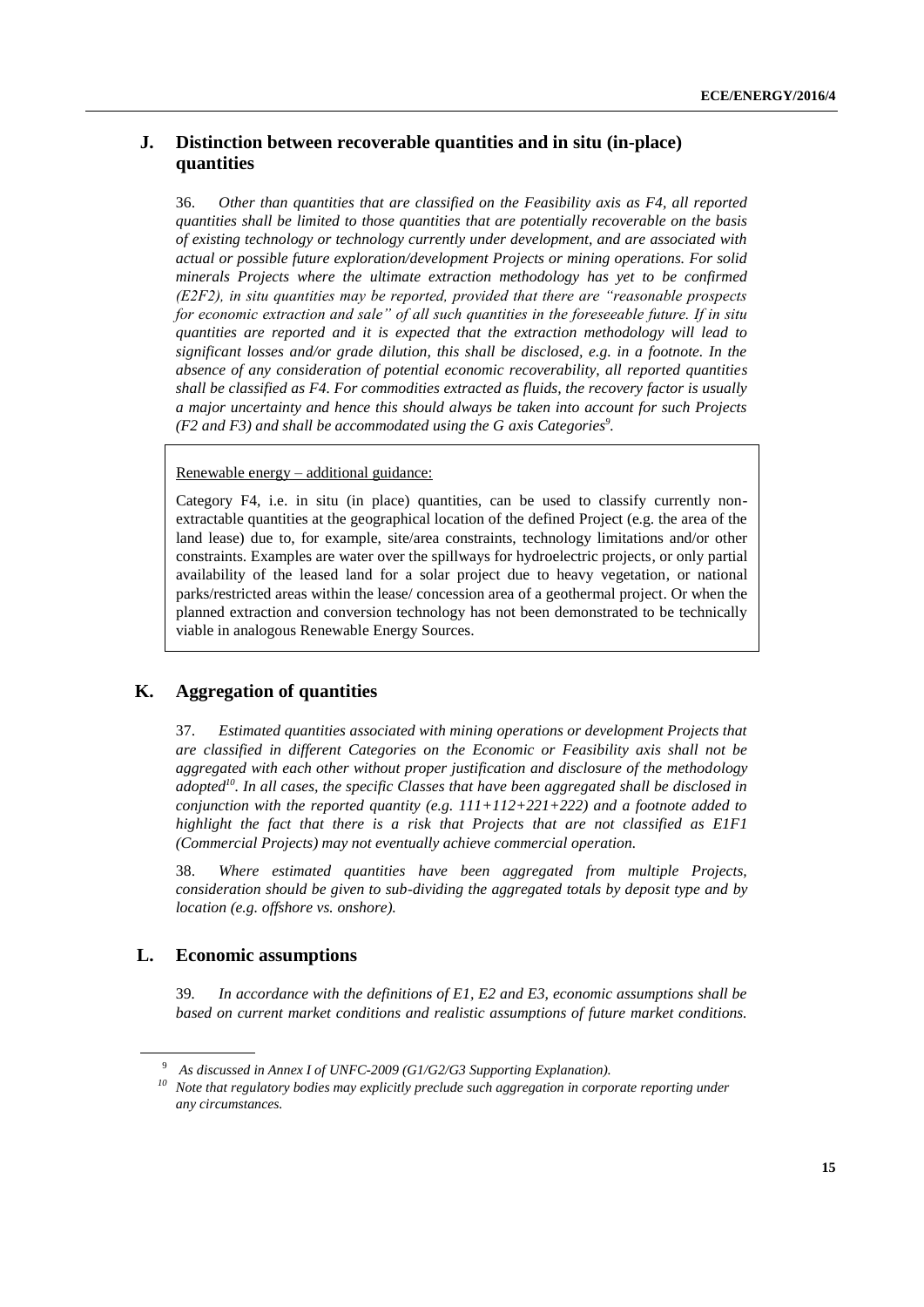*Except where constrained by regulation, assumptions of future market conditions should reflect the view of either:*

- *(a) The organization responsible for the evaluation;*
- *(b) The view of a competent person <sup>11</sup> or independent evaluator; or,*

*(c) An externally published independent view, which is considered to be a reasonable forecast of future market conditions. The basis for the assumptions (as opposed to the actual forecast) shall be disclosed.*

Renewable energy – additional guidance:

Current market conditions and realistic assumptions of future market conditions should include policy support mechanisms for renewable energy, but shall not assume that such mechanisms will become more beneficial in the future unless already specified in the regulation.

### <span id="page-15-0"></span>**M. Evaluator qualifications**

40. *Evaluators must possess an appropriate level of expertise and relevant experience in the estimation of quantities associated with the type of deposit under evaluation. More detailed specifications can be found in relevant commodity-specific systems that have been aligned with UNFC-2009.*

#### <span id="page-15-1"></span>**N. Units and conversion factors**

41. *In order to facilitate global comparability of resource estimates, it is recommended that the Système International d'Unités (SI units) is used for reporting of resource quantities. However, it is recognized that there are traditional measurement units that are widely used and accepted for certain commodities; where such units are used for reporting purposes, conversion factors to SI units shall be provided. Similarly, where quantities are converted from volume or mass to energy equivalents, or other conversions are applied, the conversion factors shall be disclosed.* 

# <span id="page-15-2"></span>**O. Documentation**

42*. Estimates of resource quantities shall be documented in sufficient detail that would allow an independent evaluator or auditor to clearly understand the basis for estimation of the reported quantities and their classification. 12*

# <span id="page-15-3"></span>**P. Expansion of G4 to account for uncertainty**

43. *In some situations, it may be helpful to express a range of uncertainty for quantities that are classified on the Geological axis as G4, e.g. Exploration Projects. In such cases, the following specification shall apply:*

*<sup>11</sup> Note that "competent person" may be defined by regulation.*

*<sup>12</sup> Note that this is an obligation for ensuring that appropriate internal documentation is generated and kept, and is not an obligation for external disclosure of such information.*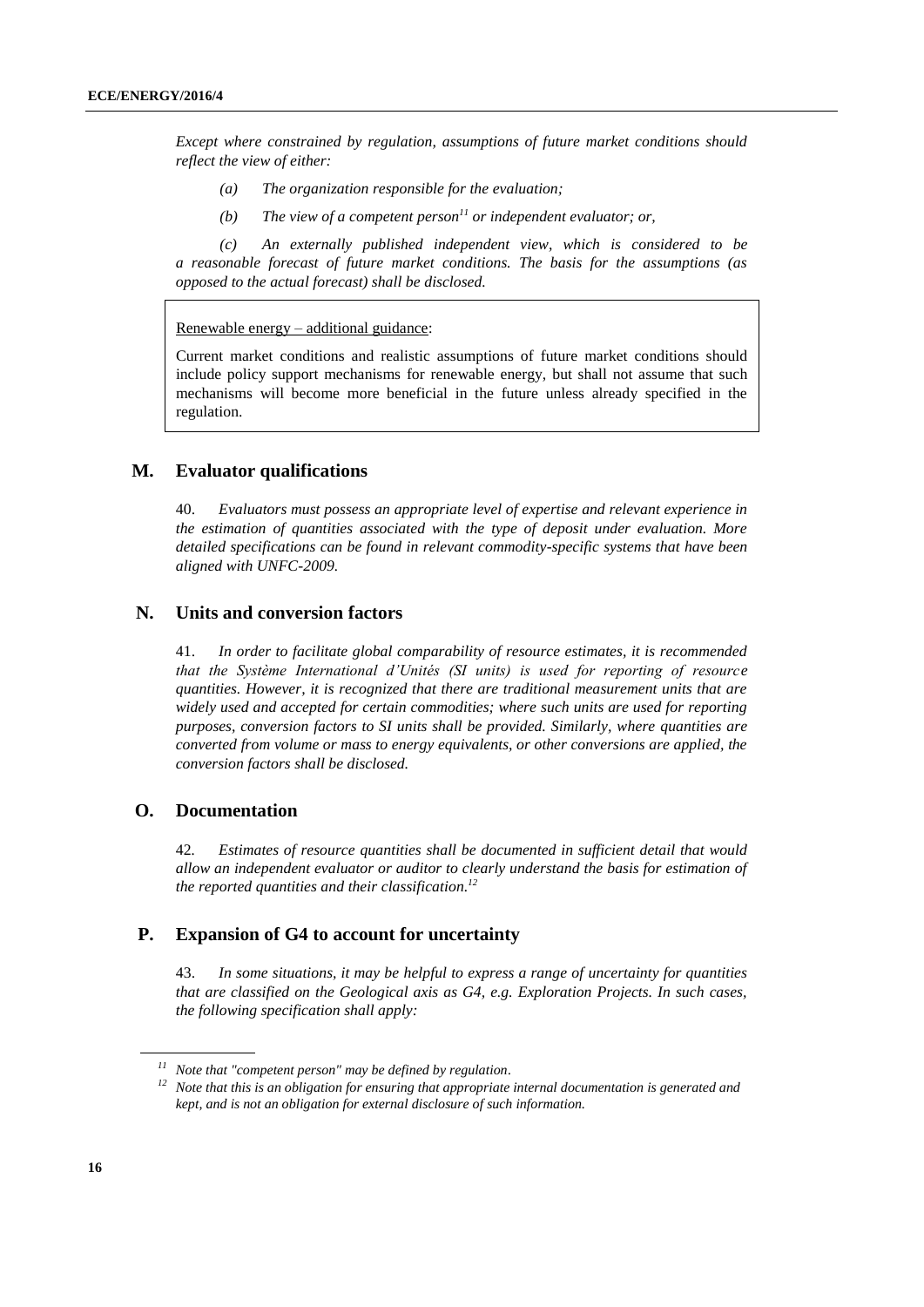*(a) G4.1: low estimate of the quantities;*

(b)  $G4.2$ : incremental amount to  $G4.1$  such that  $G4.1+G4.2$  equates to a best *estimate of the quantities;*

*(c) G4.3: incremental amount to G4.1+G4.2 such that G4.1+G4.2+G4.3 equates to a high estimate of the quantities.*

44. *Category G4, when used alone, shall reflect the best estimate and is equal to G4.1+G4.2.* 

Renewable energy – additional guidance:

See Specification I, Confidence levels for G1, G2 and G3 – the specifications and considerations for confidence levels for G1, G2 and G3 shall also apply to G4.1, G4.2 and G4.3 respectively.

#### <span id="page-16-0"></span>**Q. Optional labels for estimates**

45. *Where it is considered appropriate or helpful to use labels in addition to the numerical codes for a range of estimates for a specific development Project or mining operation, the terms "Low Estimate", "Best Estimate" and "High Estimate" may be used to correspond to quantities that are classified on the Geological axis as G1, G1+G2 and G1+G2+G3 respectively.*

#### <span id="page-16-1"></span>**R. Classification of quantities associated with Exploration Projects**

46. *In some situations, it may be helpful to sub-classify Exploration Projects on the basis of their level of maturity. In such cases, the following specification shall apply:*

*(a) F3.1: where site-specific geological studies and exploration activities have identified the potential for an individual deposit with sufficient confidence to warrant drilling or testing that is designed to confirm the existence of that deposit in such form, quality and quantity that the feasibility of extraction can be evaluated;*

*(b) F3.2: where local geological studies and exploration activities indicate the potential for one or more deposits in a specific part of a geological province, but requires more data acquisition and/or evaluation in order to have sufficient confidence to warrant drilling or testing that is designed to confirm the existence of a deposit in such form, quality and quantity that the feasibility of extraction can be evaluated;*

*(c) F3.3: at the earliest stage of exploration activities, where favourable conditions for the potential discovery of deposits in a geological province may be inferred from regional geological studies.*

Renewables – additional guidance:

Instead of terms such as "site-specific geological studies", "exploration activities", "drilling" and "testing" use "site-specific studies" or "data acquisition activities" that are relevant to corresponding renewable energy Projects. The term "geological province" remains applicable to geothermal Projects, but can be replaced by "geographic area" for other types of renewable energy.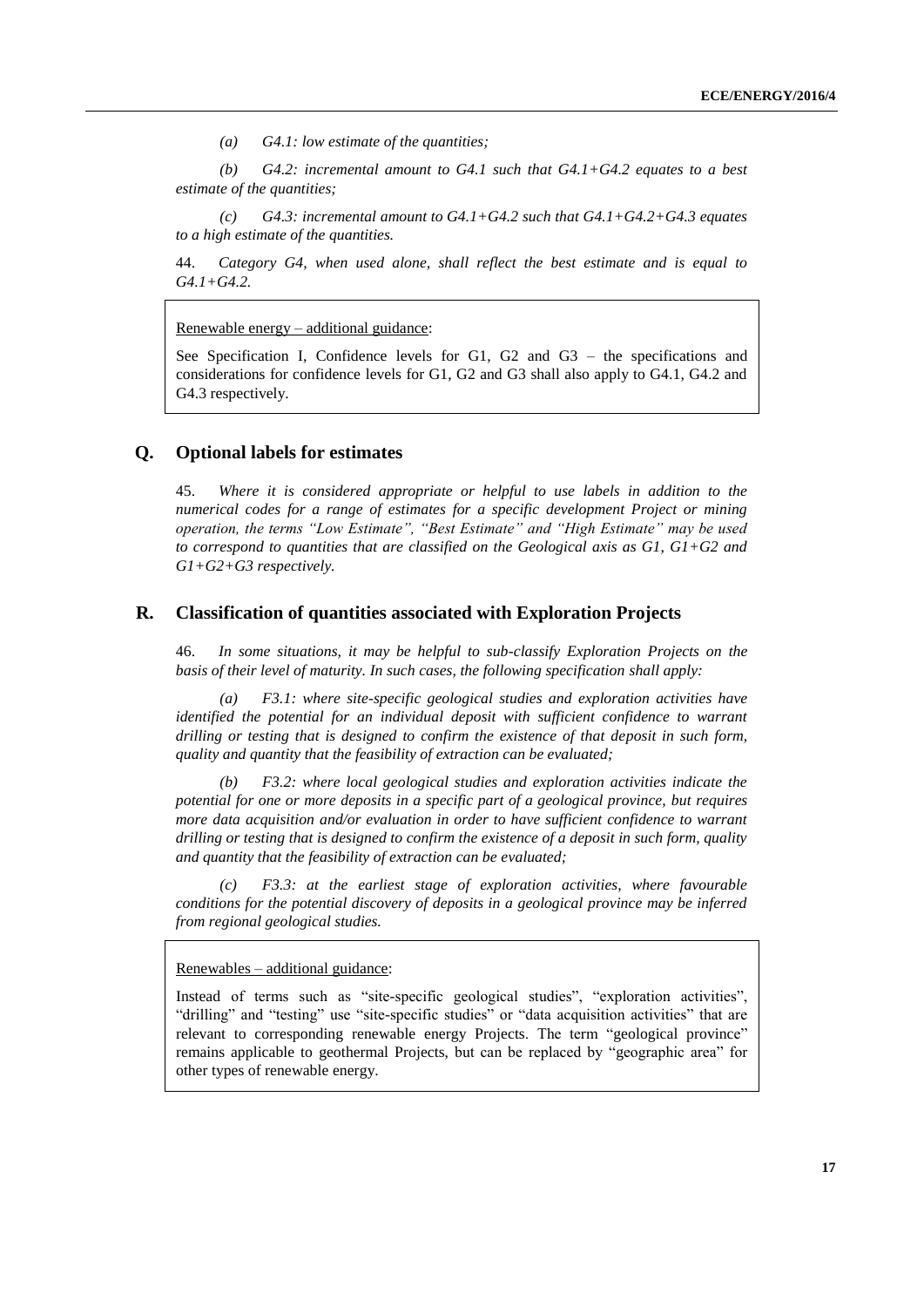# <span id="page-17-0"></span>**S. Classification of Additional Quantities in Place**

47. *In some situations, it may be helpful to sub-classify Additional Quantities in Place on the basis of the current state of technological developments. In such cases, the following specification shall apply:*

*(a) F4.1: the technology necessary to recover some or all of the these quantities is currently under active development, following successful pilot studies on other deposits, but has yet to be demonstrated to be technically feasible for the style and nature of deposit in which that commodity or product type is located;*

*(b) F4.2: the technology necessary to recover some or all of the these quantities is currently being researched, but no successful pilot studies have yet been completed;*

*(c) F4.3: the technology necessary to recover some or all of these quantities is not currently under research or development.*

## <span id="page-17-1"></span>**T. Extracted quantities that may be saleable in the future**

48. *The Sub-categories of E3 permit a distinction to be made between those quantities that may be forecast to be extracted, but which will not be available for sale (E3.1) and those for which there are currently no reasonable prospects for economic extraction and sale in the foreseeable future (E3.3). In the former case, the quantities are those that will be used, lost, destroyed or otherwise disposed of during the extraction process, and hence will not be made available for sale, such as natural gas that is produced in association with oil and is then flared into the atmosphere or used on-site for operational purposes.*

49. *In some situations, however, quantities may be extracted to the surface and then stored in some way for possible economic sale in the future and these may be assigned to E3.3 (and subsequently moved to E2 and E1 as appropriate<sup>13</sup>).*

*<sup>13</sup> One example is natural gas that has been produced to surface, but then injected back underground*  into the same or a different rock formation in such a way that it remains available for possible *extraction and sale in the future. Another example would be thorium that has been extracted along with other, commercially saleable, commodities, but where there is no current market for the commodity. Provided that it is then stored in a manner in which it remains available for future commercial sale, it may be assigned to E3.3.*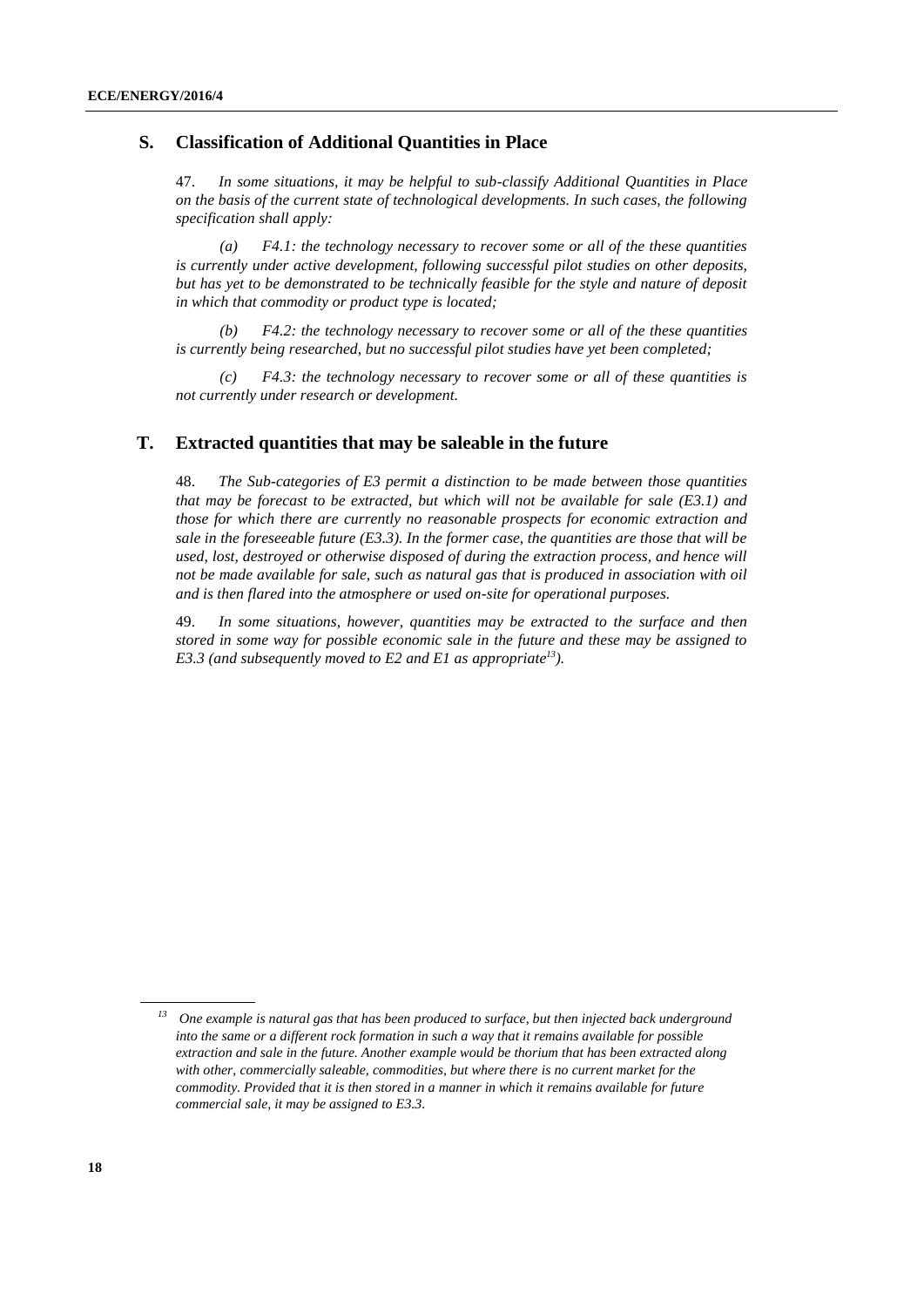# <span id="page-18-0"></span>**Annex**

# <span id="page-18-1"></span>**Glossary of Terms<sup>14</sup>**

| <b>Term</b>              | <b>Definition</b>                                                                                                                                                                                                                                                                                                                                                                                                                                                                                                                         |
|--------------------------|-------------------------------------------------------------------------------------------------------------------------------------------------------------------------------------------------------------------------------------------------------------------------------------------------------------------------------------------------------------------------------------------------------------------------------------------------------------------------------------------------------------------------------------------|
| <b>Aligned System</b>    | A classification system that has been aligned with UNFC-2009 as<br>demonstrated by the existence of a Bridging Document that has been<br>endorsed by the Expert Group on Resource Classification.                                                                                                                                                                                                                                                                                                                                         |
| <b>Bridging Document</b> | A document that explains the relationship between UNFC-2009 and<br>another classification system, including instructions and guidelines<br>on how to classify estimates generated by application of that system<br>using the UNFC-2009 Numerical Codes                                                                                                                                                                                                                                                                                    |
| Category                 | Primary basis for classification using each of the three fundamental<br>Criteria of economic and social viability (related Categories being<br>E1, E2, and E3), field Project status and feasibility (related<br>Categories being F1, F2, F3 and F4), and geological knowledge<br>(related Categories being G1, G2, G3 and G4). Definitions of<br>Categories are provided in Annex I to UNFC-2009.                                                                                                                                        |
| Class(es)                | Primary level of resource classification resulting from the<br>combination of a Category from each of the three Criteria (axes).                                                                                                                                                                                                                                                                                                                                                                                                          |
| Complementary texts      | Additional texts to provide mandatory requirements (i.e.<br>Specifications) and further guidance regarding the application of<br>UNFC-2009. (This Specifications Document is an example of a<br>complementary text.)                                                                                                                                                                                                                                                                                                                      |
| <b>CRIRSCO</b> Template  | The CRIRSCO Template of 2013 is the system developed by the<br>Committee for Mineral Reserves International Reporting Standards<br>(CRIRSCO) for solid minerals and, for the purposes of this<br>Specifications Document, includes the reporting codes and<br>standards that are aligned with it.                                                                                                                                                                                                                                         |
| Criteria                 | UNFC-2009 utilizes three fundamental Criteria for reserve and<br>resource classification: economic and social viability; field Project<br>status and feasibility; and, geological knowledge. These Criteria are<br>each subdivided into Categories and Sub-categories, which are then<br>combined in the form of Classes or Sub-classes.                                                                                                                                                                                                  |
| Economic Limit           | The extraction rate beyond which the remaining cumulative net<br>operating cash flows from the Project are negative, a point in time<br>that defines the Project's economic life. A significant difference with<br>non-renewable energy Projects is that the economic limit will often<br>not be an appropriate basis for the resource assessment because<br>renewable energy is often replenished at an equal or higher rate than<br>consumed and other Project limitations may become relevant before<br>the Economic Limit is reached. |

<sup>14</sup> Additional terms are added to the Glossary of Terms included in Annex I of Part II of "UNFC-2009 incorporating Specifications for its Application" (ECE Energy Series No. 42 and ECE/ENERGY/94) where deemed necessary for the application of UNFC-2009 to Renewable Energy Resources. The original text is shown in italics and the additional terms for the application of UNFC-2009 to Renewable Energy Resources are shown in normal font.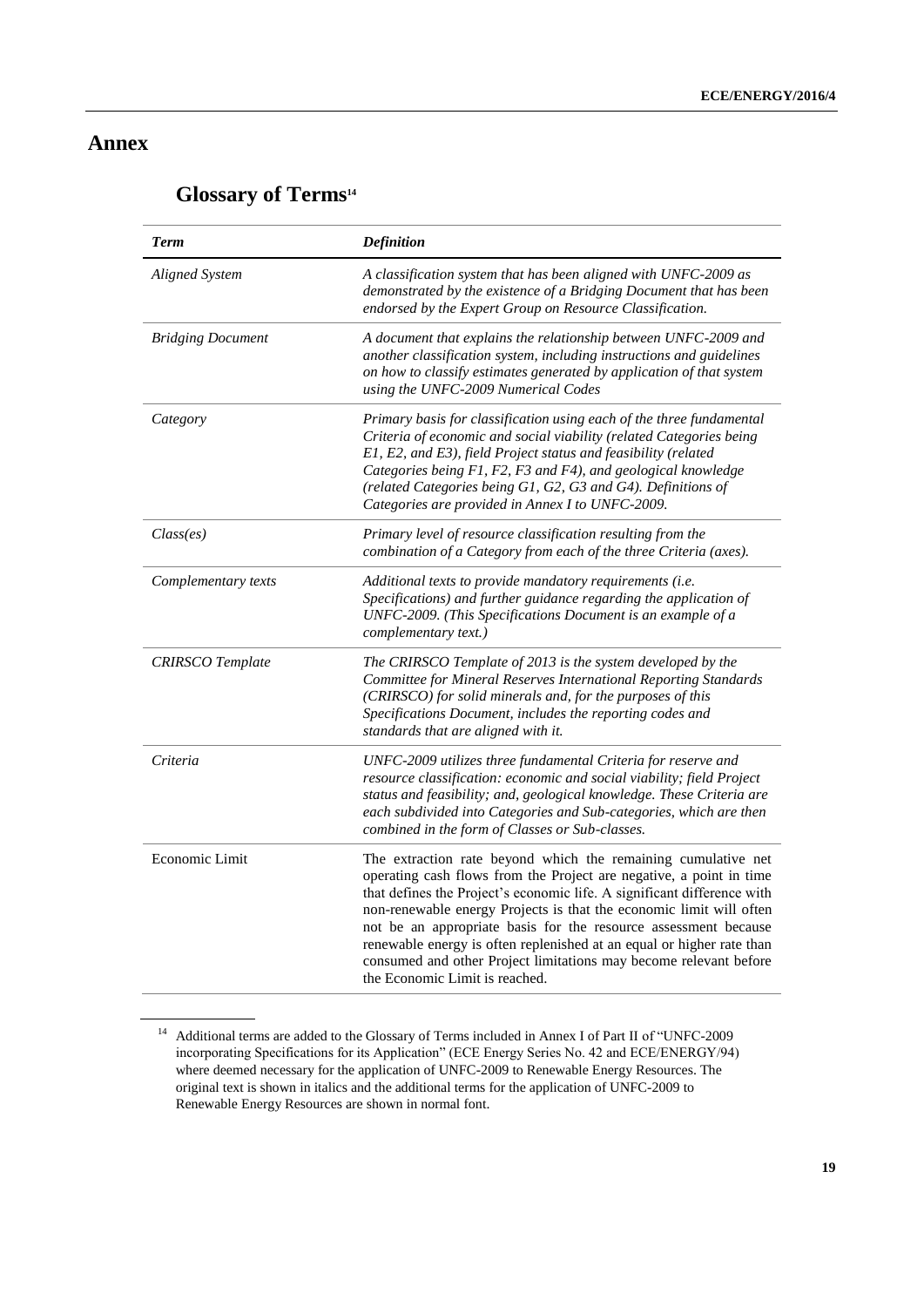| <b>Term</b>                | <b>Definition</b>                                                                                                                                                                                                                                                                                                                                                                                                                                                                                                                                                                                              |  |
|----------------------------|----------------------------------------------------------------------------------------------------------------------------------------------------------------------------------------------------------------------------------------------------------------------------------------------------------------------------------------------------------------------------------------------------------------------------------------------------------------------------------------------------------------------------------------------------------------------------------------------------------------|--|
| Entitlement                | The quantity of Renewable Energy Resource that accrues to a<br>Project's participant.                                                                                                                                                                                                                                                                                                                                                                                                                                                                                                                          |  |
| Evaluator                  | Person.<br>performing resource estimation and/or<br>or persons,<br>Classification                                                                                                                                                                                                                                                                                                                                                                                                                                                                                                                              |  |
| <b>Exploration Project</b> | A Project that is associated with one or more Potential Deposits (as<br>defined below).                                                                                                                                                                                                                                                                                                                                                                                                                                                                                                                        |  |
| Generic Specifications     | Specifications (as documented in this Specifications Document) that<br>apply to the classification of quantities of any commodity using<br><b>UNFC-2009.</b>                                                                                                                                                                                                                                                                                                                                                                                                                                                   |  |
| <b>Known Deposit</b>       | A deposit that has been demonstrated to exist by direct evidence.<br>More detailed specifications can be found in relevant commodity-<br>specific Aligned Systems.                                                                                                                                                                                                                                                                                                                                                                                                                                             |  |
| <b>Mapping Document</b>    | The output of a comparison between another resource classification<br>system and UNFC-2009, or between that system and existing<br>Aligned Systems, which highlights the similarities and differences<br>between the systems. A Mapping Document can provide the basis for<br>assessing the potential for the other system to become an Aligned<br>System through the development of a Bridging Document.                                                                                                                                                                                                      |  |
| <b>Numerical Code</b>      | Numerical designation of each Class or Sub-class of resource<br>quantity as defined by UNFC-2009. Numerical Codes are always<br>quoted in the same sequence (i.e. $E; F; G$ ).                                                                                                                                                                                                                                                                                                                                                                                                                                 |  |
| <b>Potential Deposit</b>   | A deposit that has not yet been demonstrated to exist by direct<br>evidence (e.g. drilling and/or sampling), but is assessed as<br>potentially existing based primarily on indirect evidence (e.g.<br>surface or airborne geophysical measurements). More detailed<br>specifications can be found in relevant commodity-specific Aligned<br>Systems.                                                                                                                                                                                                                                                           |  |
| <b>PRMS</b>                | Petroleum Resources Management System of 2007 (PRMS), which<br>was approved by the Society of Petroleum Engineers (SPE) Board in<br>March 2007 and endorsed by the World Petroleum Council (WPC),<br>the American Association of Petroleum Geologists (AAPG), the<br>Society of Petroleum Evaluation Engineers (SPEE) and the Society<br>of Exploration Geophysicists (SEG).                                                                                                                                                                                                                                   |  |
| Project                    | A Project is a defined development or mining operation which<br>provides the basis for economic evaluation and decision-making. In<br>the early stages of evaluation, including exploration, the Project<br>might be defined only in conceptual terms, whereas more mature<br>Projects will be defined in significant detail. Where no development<br>or mining operation can currently be defined for all or part of a<br>deposit, based on existing technology or technology currently under<br>development, all quantities associated with that deposit (or part<br>thereof) are classified in Category F4. |  |
| Renewable Energy Product   | Output from a Renewable Energy Project that is directly linked to (or<br>a direct replacement of) a fungible energy commodity and is saleable<br>in an established market.                                                                                                                                                                                                                                                                                                                                                                                                                                     |  |
| Renewable Energy Resources | The cumulative quantities of extractable Renewable Energy Products<br>from the Renewable Energy Source, measured at the Reference                                                                                                                                                                                                                                                                                                                                                                                                                                                                              |  |